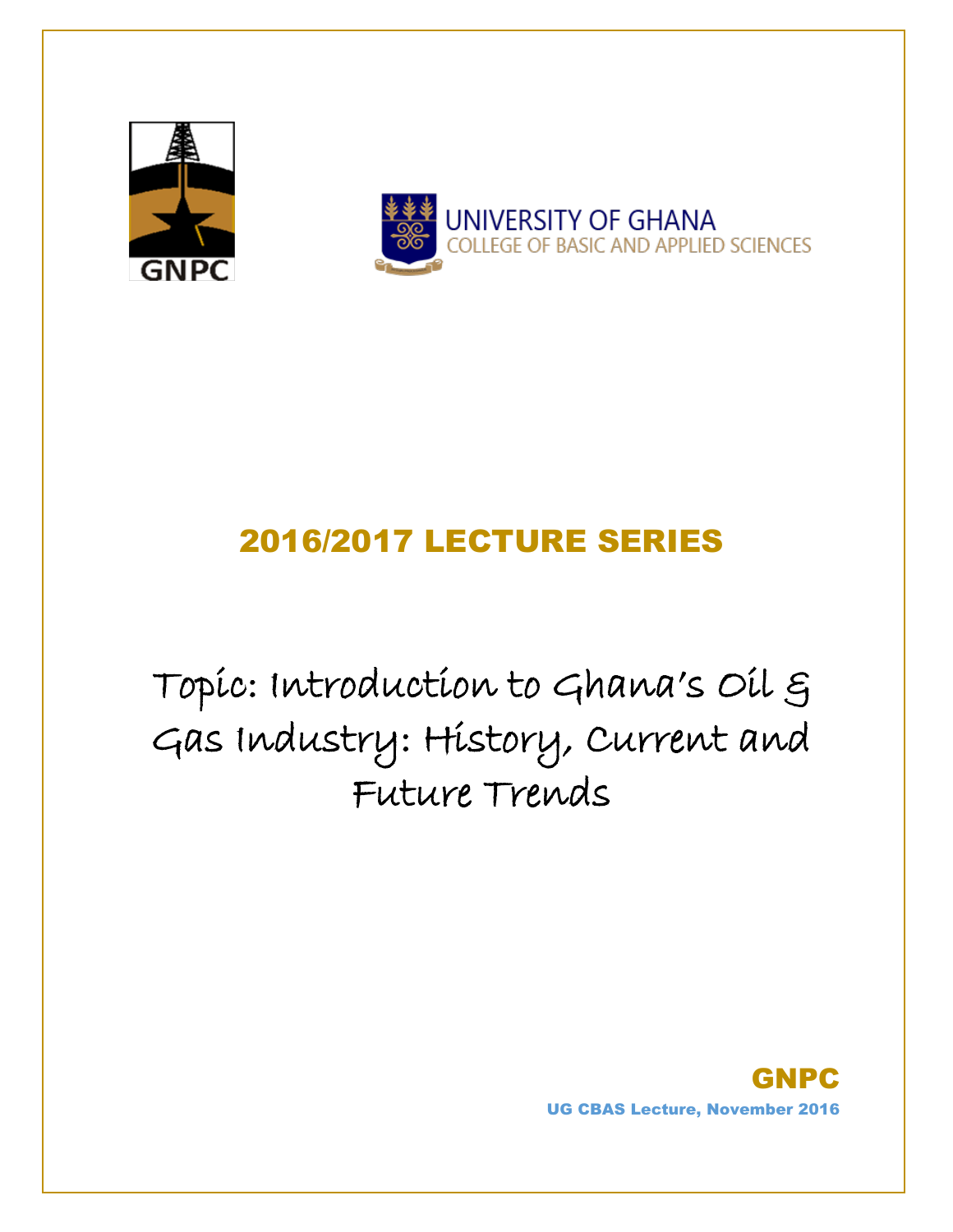### Salutations & Introduction

Mr. Chairman, Provost Chancellor Prof Daniel Asiedu, Faculty Heads, Heads of Departments, Senior members in Academia, colleagues from the Industry, Distinguished Invited Guests, Ladies and Gentlemen, it is a great honour to be here today, at the invitation of the College of Basic and Applied Sciences to speak at this lecture.

I bring you special greetings from the Chief Executive of GNPC, Mr. Alexander Mould, the Management and Staff, many of whom are represented here.

GNPC has been around for more than 3 decades. During this period, we have seen many changes in the global energy industry: the highs and lows which never seem to go away.

Mr. Chairman, 18 years ago when I left what was then the Geology Department (now the Department of Earth Sciences(?)), Ghana's upstream oil and gas industry was at best latent. It was confined to the limited activities of GNPC and a handful of its partners. With no production in commercial quantities, the industry was hardly noticed for majority of Ghanaians.

But the sweep and clock-speed of change have taken on a different pace in recent times have made our industry much more competitive to the extent that governments, companies, investors, technocrats, academia, students and the rest of us are faced with hard decisions and choices which will determine whether we all succeed or fail.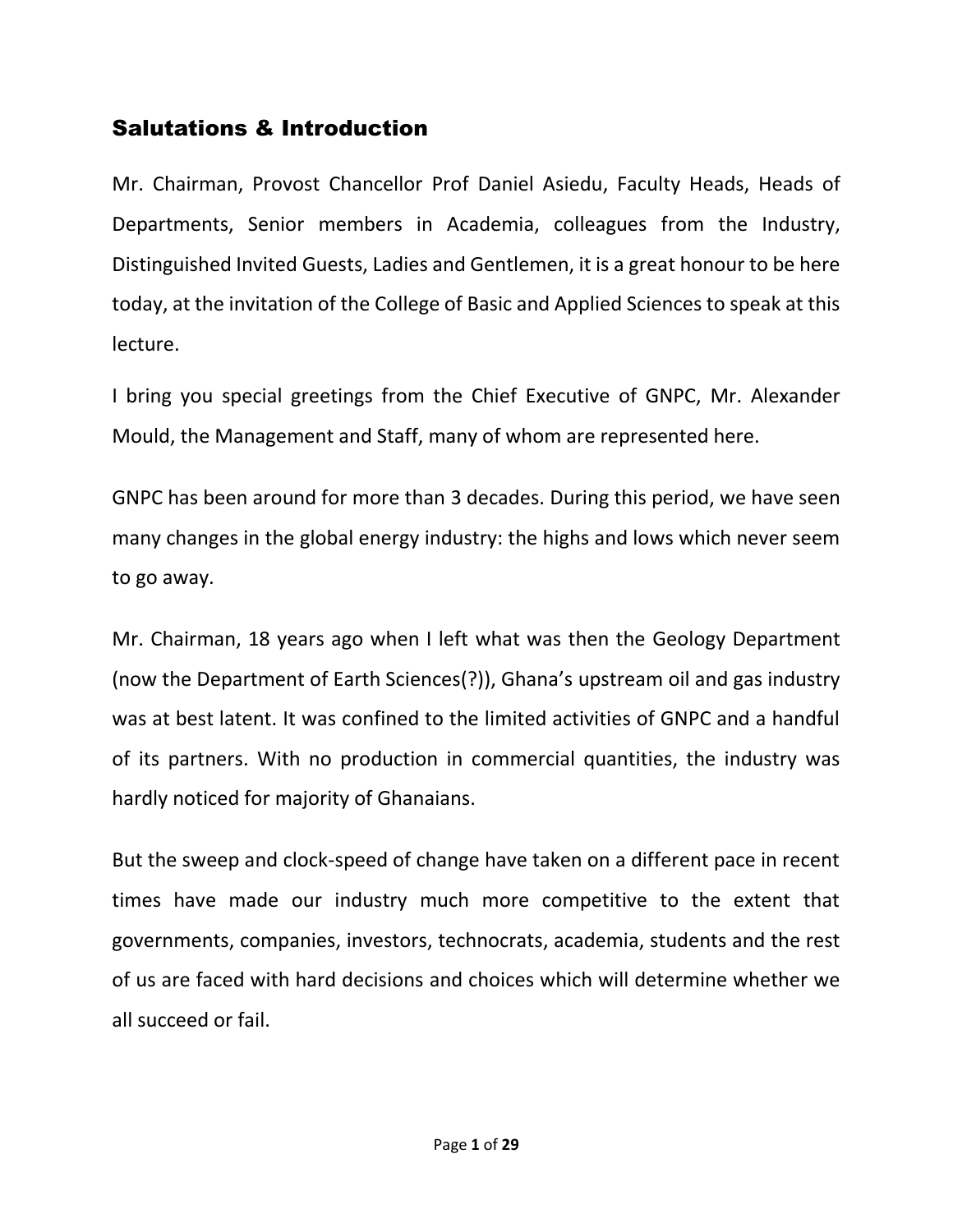In June 2007, Ghana's President John Kufuor was reported to have said on BBC that the discovery of the country's first major oil deposit could turn the West African country into an "African tiger".

The President said that (I quote):"Even without oil, we are doing so well... With oil as a shot in the arm, we're going to fly," he told the BBC.

In July 2010, few months to Jubilee's First Oil, President Mills at a Government meeting with Top Executives of Tullow, was reported to have said that the government had learnt veritable lessons from countries where the discovery of oil had brought about agitation and civil unrest leading to the emasculation of local economies. President Mills said the government had instituted numerous interventions which would ensure that revenue from the sale of oil became a blessing to the people.

It was reported that when Mr. Barack Obama, President of the United States gave his State of the Union address in 2015, it took him less than two minutes to mention oil, and that if he hadn't been interrupted by applause, he would have gotten there even faster. This shows how important oil is to both advanced and developing countries and to the global economy.

We all know why. Petroleum is a finite resource- non-renewable. Oil is an essential part of the energy mix; and energy, in turn, is the lifeblood of human existence. It is very important to the modern economies – whether importing countries or exporting countries. Without energy, our lives would be almost unrecognizable. We at GNPC are proud to be part of an industry that truly powers economies.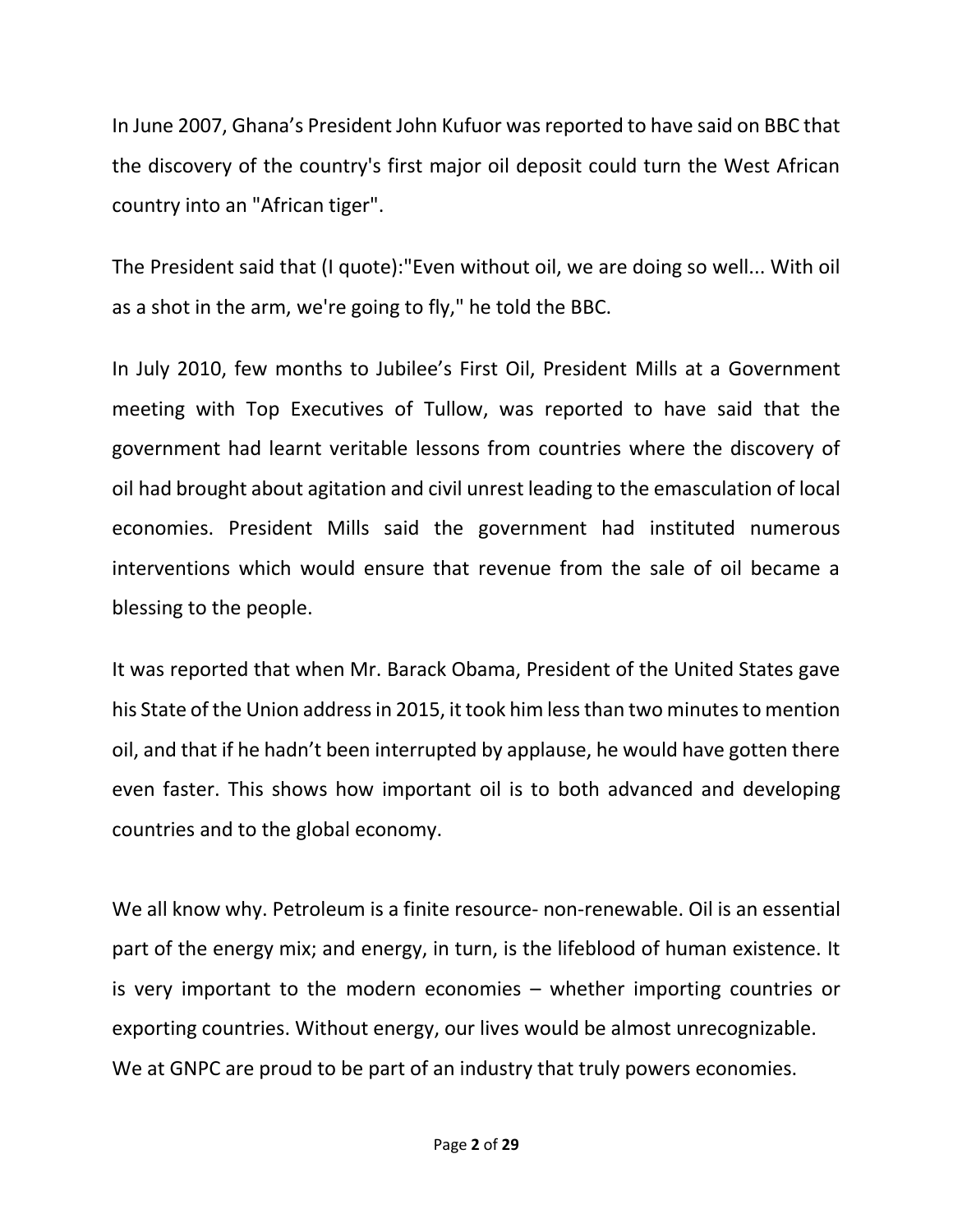In my lecture, today, I want to look at:

- 1. Introduction to Oil & Gas Exploration & Production
- 2. Global Investment Trend
- 3. Current Trends Ghana
- 4. Future Trends
- 5. Conclusion

## Introduction to Oil and Gas Exploration and Production

History has shown us that Petroleum in its unrefined state has been utilized by humans for over 5000 years. Oil in general has been used since early [human history](https://en.wikipedia.org/wiki/Human_history) to keep fires ablaze and in [warfare.](https://en.wikipedia.org/wiki/War) Its importance to the world economy evolved slowly, with [whale oil](https://en.wikipedia.org/wiki/Whale_oil) used for lighting in the 19th century and wood and coal used for heating and cooking well into the 20th century. The [Industrial Revolution](https://en.wikipedia.org/wiki/Industrial_Revolution) generated an increasing need for energy which was met mainly by coal, and with other sources including whale oil. However, when it was discovered that [kerosene](https://en.wikipedia.org/wiki/Kerosene) could be extracted fro[m crude oil](https://en.wikipedia.org/wiki/Crude_oil) and used as lighting and heating fuel, the demand for petroleum greatly increased, and by the early twentieth century had become the most valuable commodity traded on world markets.

The global petroleum industry is usually divided into three major components: [upstream,](https://en.wikipedia.org/wiki/Upstream_%28oil_industry%29) [midstream](https://en.wikipedia.org/wiki/Midstream) and [downstream.](https://en.wikipedia.org/wiki/Downstream_%28oil_industry%29) For simplicity, midstream operations are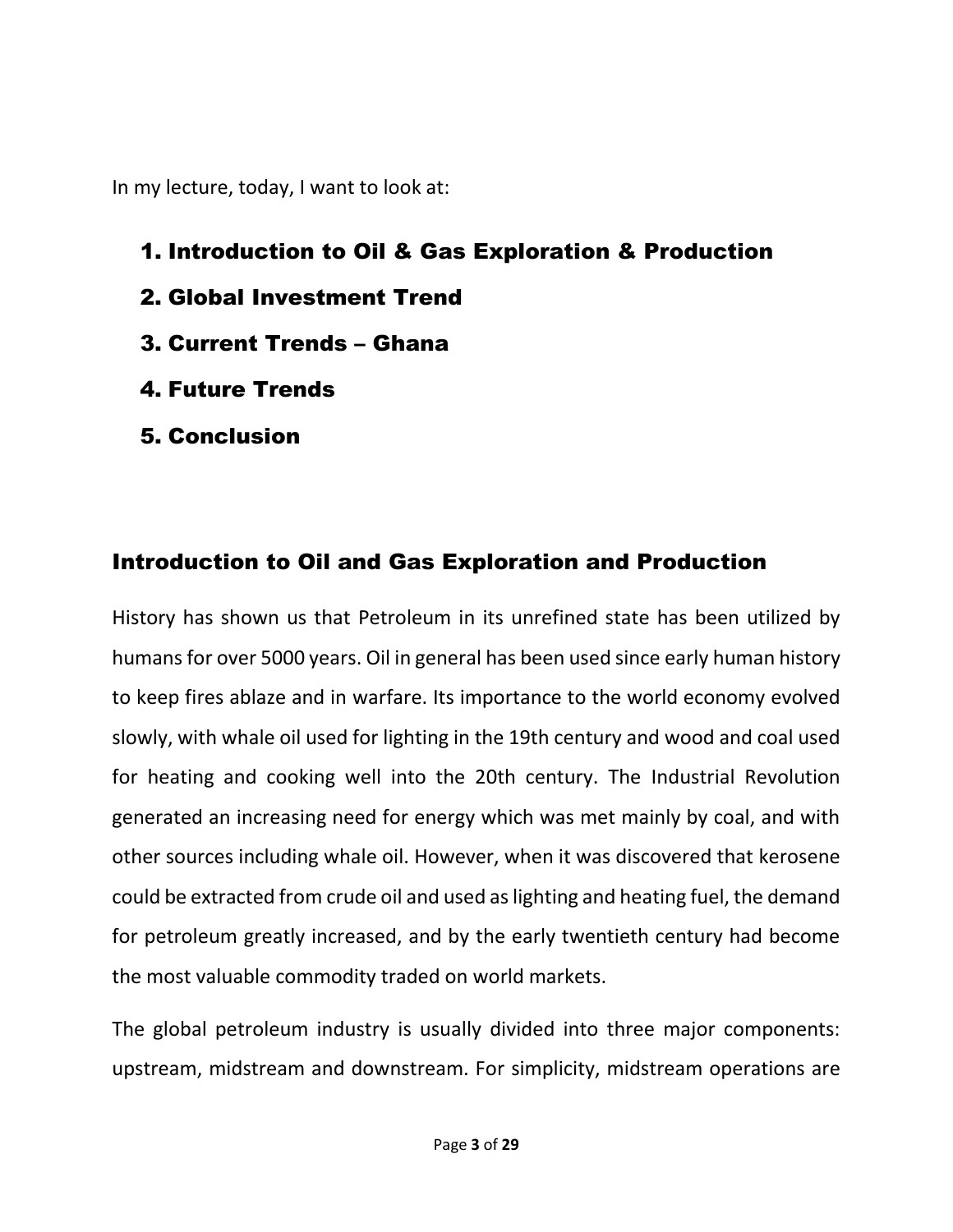usually included in the downstream category, and describe the activities from the transportation of the crude oil and gas (in tankers, pipelines) through refining and distribution of petroleum products

The upstream oil sector is also commonly known as the exploration and production (E&P) sector. It includes the exploration phase where extensive geological and geophysical studies are conducted. It comprises data gathering, processing and interpretation to generate drillable prospects that give a good understanding of the geological structures, with a view to reducing the risk attached before drilling of the prospect. The well drilled to establish the presence or otherwise of petroleum in any given prospect is called an exploration well. The global average success rate for exploration wells is 10%. In other words, one out of every ten (10) exploration wells is successful in finding commercial petroleum.

Having discovered oil during the exploration phase, new questions critical to further investment decisions come up: How much oil or gas has been encountered by the exploration wells? What is the areal extent of the accumulation? What are the characteristics of the rock formation in which the oil or gas is accumulated? What are the seabed conditions? What are the characteristics of the oil itself: is it light or heavy, at what temperatures will it freeze? What are the pressures in the reservoir? Answers to these questions will help establish the volumes of the oil in place, volumes that can be produced efficiently, the distribution of oil over the area and how the oil or gas should be produced.

The series of activities and steps taken to answer these questions are known as appraisal operations.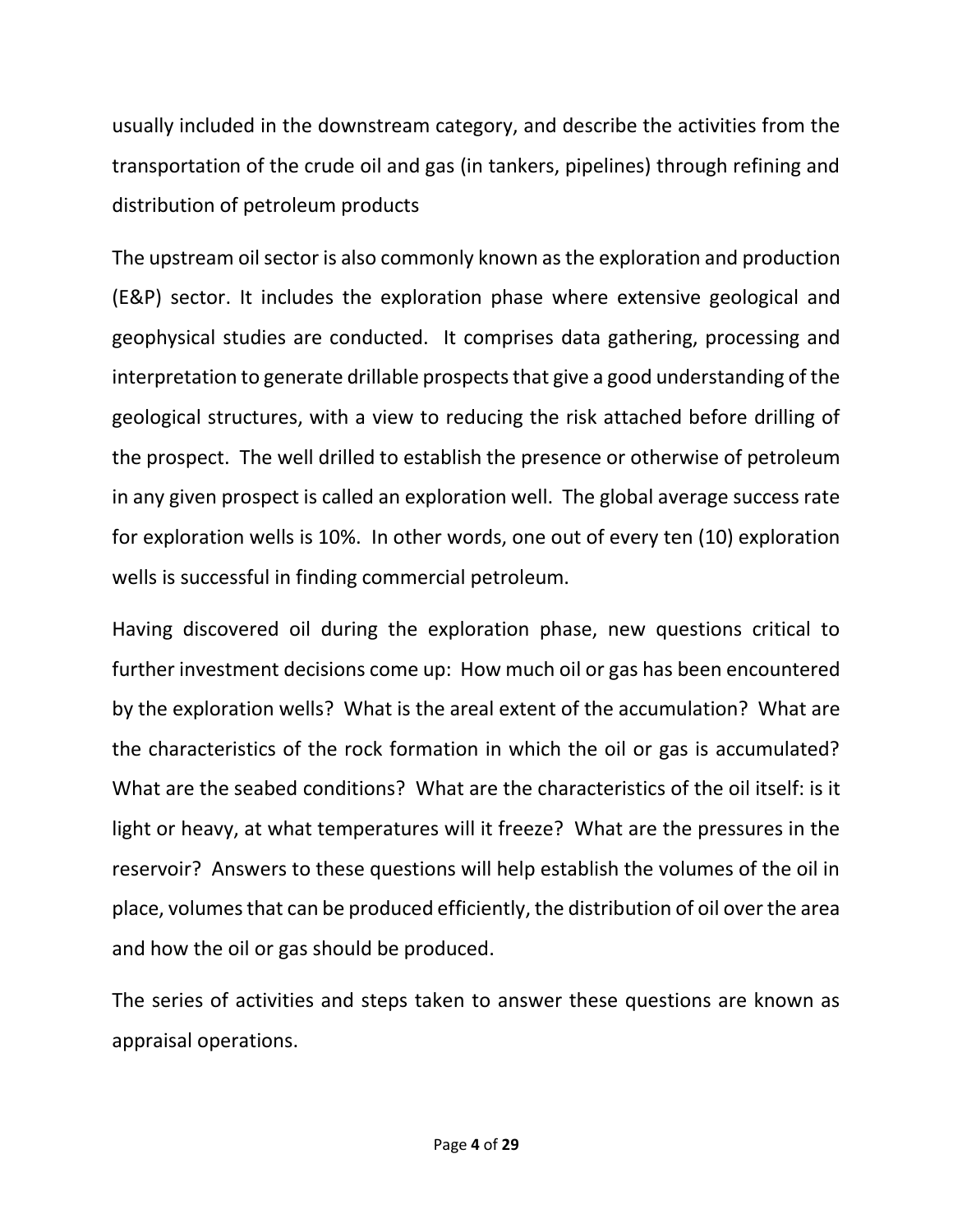It includes drilling of additional wells known as delineation wells, acquisition of high resolution three-dimensional (3-D) seismic datasets, laboratory studies of oil samples and rock samples, well simulations, etc. These activities cost substantially more than the exploration and may take  $2 - 3$  years depending on the location (Deep Water, Shallow Water, etc.).

It is very important to note that GNPC does not take exploration risk. Such risk during exploration and appraisal are solely carried by the Investor/Operator even though GNPC's interest remains intact.

Having determined field size, oil or gas reserves, field characteristics and distribution of oil and gas over the field, reservoir pressures, we then proceed to determine how to produce the resources (oil and gas) and get them to the market. In the process, we have to conduct series of engineering studies to determine subsea conditions, pressure management, facility types and size. These facilities are not sold on the shelf: they have to be designed, constructed or fabricated from scratch to suit the water depth and seabed conditions of the discovery area. Designing, construction and execution of such facilities could take up to two (2) years or more depending on the nature of the facilities and availability of slots/space in shipyards around the globe. Critical decisions will also have to be made about how the oil and gas would be evacuated from the location to refineries/marketing centers, especially gas.

The number of production wells and water/gas injection wells and their spacing and location will have to be accurately determined to optimize recovery of oil or gas from the subsurface. This is usually done through simulation.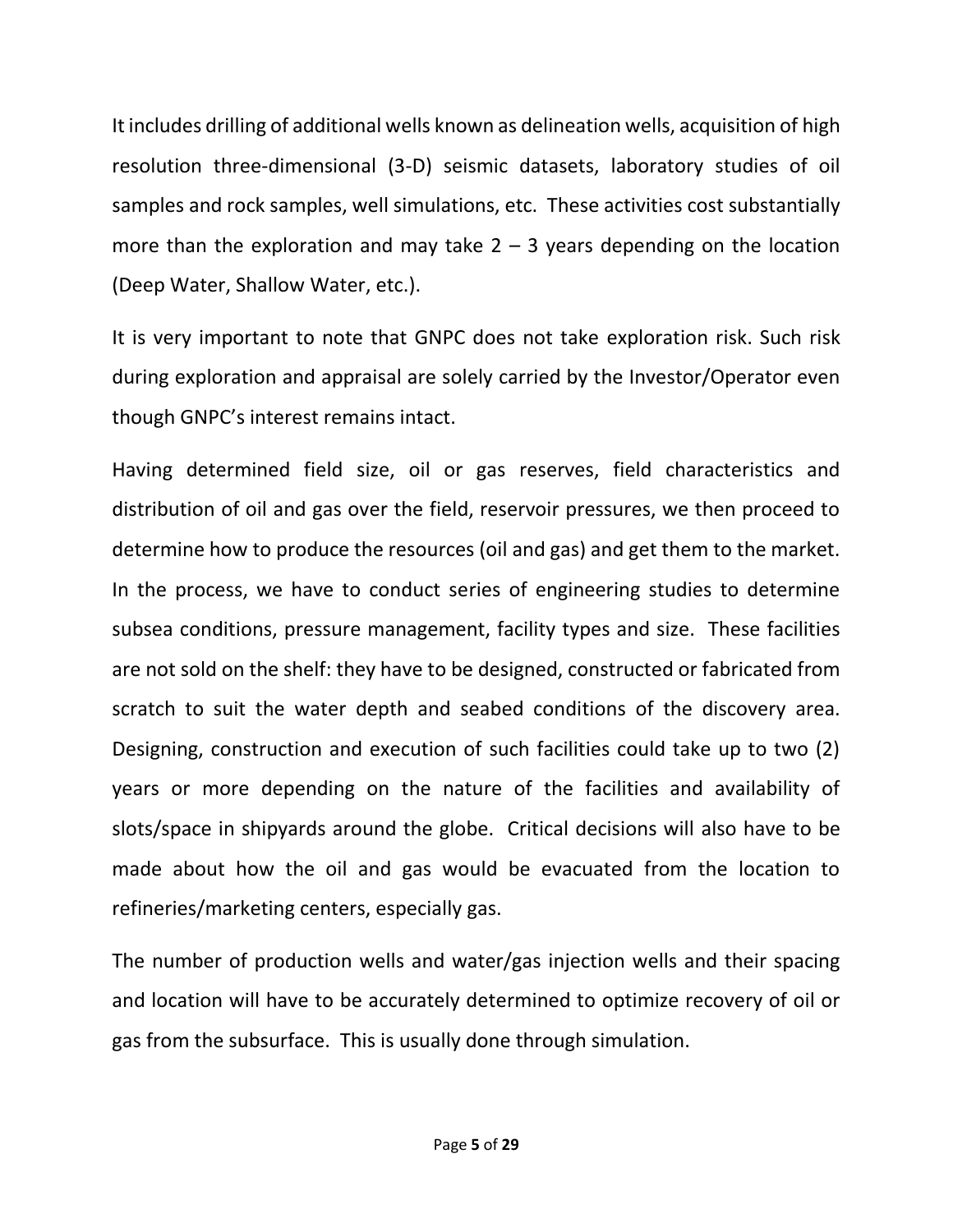The cost of development could range from US \$1 billion to US \$10 billion depending on location, water depth, size of field, the geology, distance to market and available existing infrastructure.

Development and production is a long-term activity, spanning  $15 - 25$  years and therefore has a more permanent potential impact on the environment. This calls for a Development Plan which details out a strict engineering design and construction of all facilities, and an environmental impact assessment (EIA) to ensure that development and production activities by law (international and local), will be done in such a way as to have minimum adverse impact on the environment. The plan also calls for how the operator will mitigate any potential environmental disaster during the process of production should they occur. The development plan also clearly spells out how the facilities used in the production of oil and gas will be decommissioned at the end of the field life.

## Global Investment Trend

The oil industry is indeed a global one. As we are all very aware right now, the industry is going through a time where supply has outstripped demand.

Technology has continued to unlock new sources of supply – notably shale oil and gas in North America.

At the same time, global demand growth has slowed from the extraordinary pace of the past 20 years, notably from China. The glut has driven prices down, and the pressure is now on every stakeholder to become more competitive at lower prices.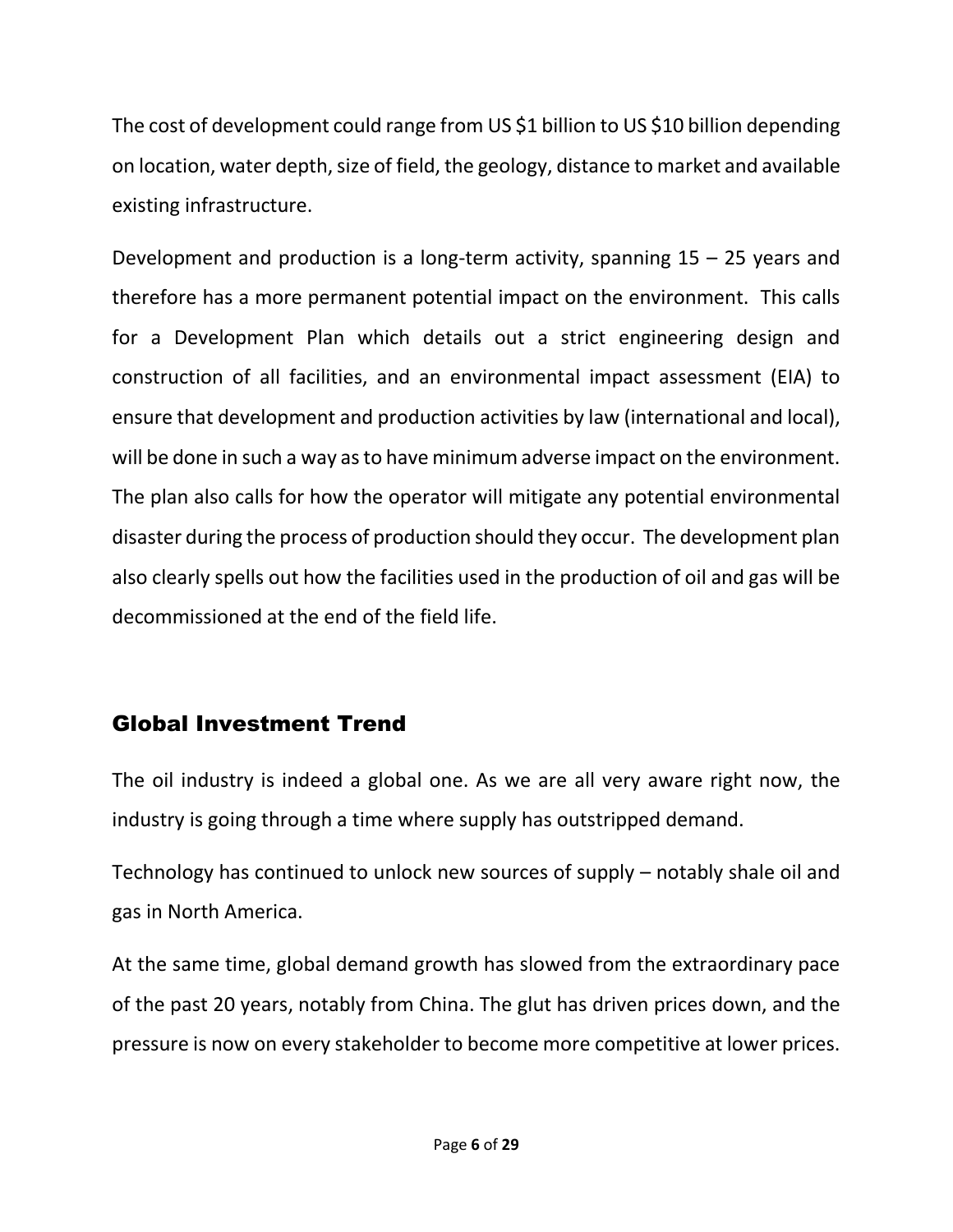The impact of this situation on oil and gas producers has been rapid and dramatic. In the third quarter of 2014, when oil prices were still above \$100 per barrel, the supermajors posted aggregate net income of \$23 billion, according to Bloomberg. Twelve months later, upstream profits had been wiped out. In response, companies are slashing outlays. Capital expenditures have been cut by 30 percent in 2016. Already, petroleum exporting countries and Governments around the world have suffered revenue shortfalls. Both international and national oil companies are negotiating aggressively for 10 to 30 percent discounts from oil-field service providers. Head counts are affected as well. More than 200,000 employees have been laid off in the O&G industry due to the current oil price falls, according to recent company announcements.

These are profound changes, which require that we all become competitive in a way that's different from the past.

Oil prices as you may be aware, reflect supply and demand balances, with increasing prices often encouraging producers to increase supply. Increasing supply, in turn, typically requires increased investment in exploration and production (E&P) activities. Lower prices reduce investment activity. This has been the story of many projects in both matured and immature (high risk) areas/basins around the world.

This state of affairs is not good for countries, investors and the local populace.

We are part of an industry driven by big monies, in millions and billions of US Dollars; an industry that requires management of existing production assets and evaluation of prospective projects often requiring years of upfront investment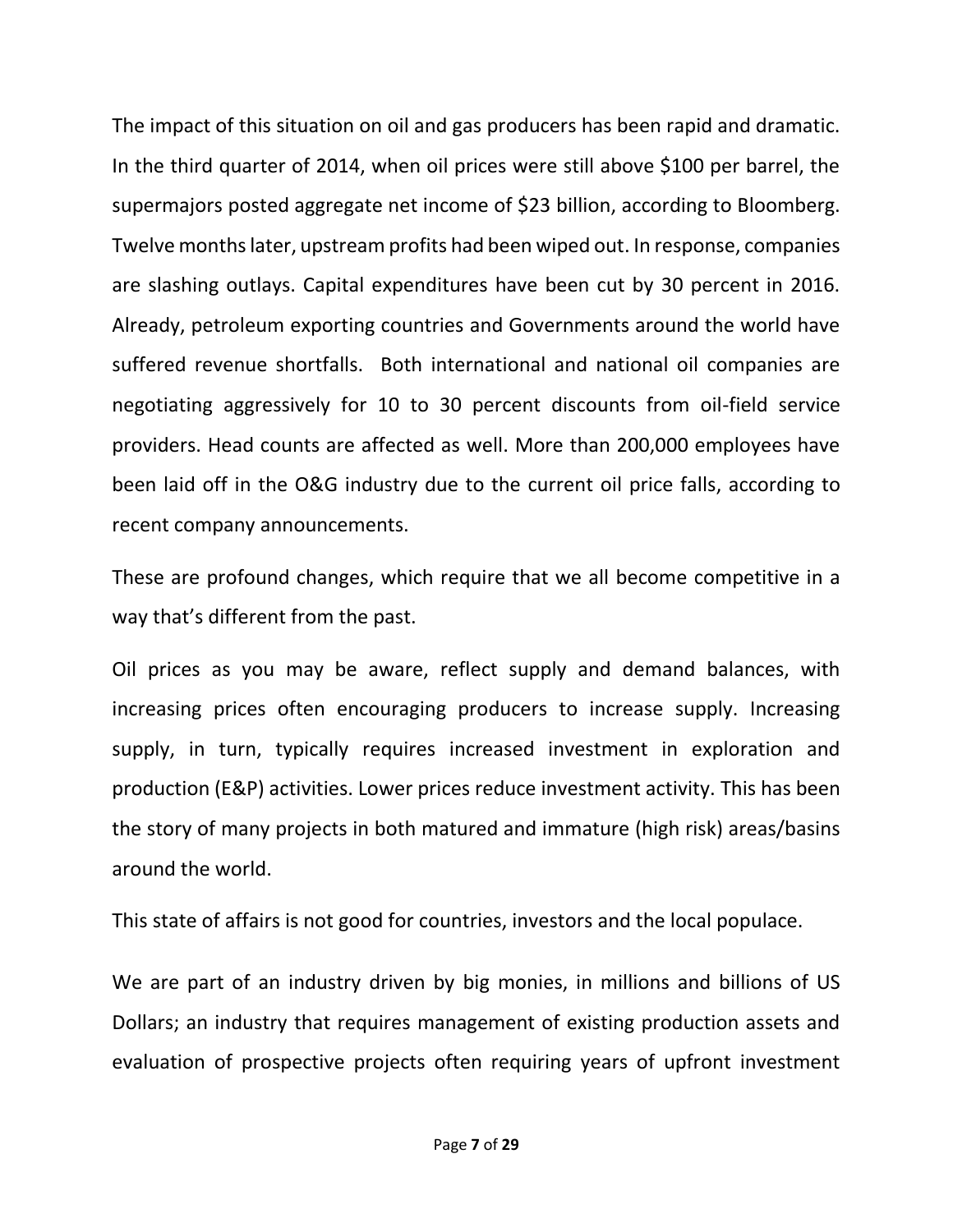spending on exploration, appraisal, and development before reserves are developed and produced.

Over the years, we have used previous investment cycles to gain insights into how investment responds to crude oil price changes. According to information from the US Energy Information Administration, in 1981 and 1982, after crude oil prices significantly increased, investment topped out at more than \$100 billion (in 2014 dollars) and then averaged \$30 billion to \$40 billion per year into the early 2000s as crude oil prices fell and remained in the \$20-\$30 per barrel range. From 2003 to 2014, investment spending increased from \$56 billion to a high of \$158 billion as crude oil prices increased from \$34.53/b to \$87.39/b, including several months of prices reaching more than \$100/b. EIA's 2015 Annual Energy Outlook Reference case, projects real domestic first purchase prices to average about \$70/b in 2020. This price level could result in substantially lower annual oil and natural gas investment over the 2015-20 period than the annual average of \$122 billion spent during the 2005-14 investment cycle crest period.

This will be a challenge when you consider that oil and gas is of critical importance to the African economy. In fact, it is estimated that 57% of Africa's export earnings are derived from hydrocarbons. Within the continent, North and West Africa are host to the most renowned producers; some of the countries in these regions are also among the most dependent on oil and gas revenues in the world. In regions like East Africa, where significant gas discoveries have been made, billions of dollars' worth of investment will be needed over the next decade to commercialize the region's hydrocarbon resources. The same can be said of significant discoveries made offshore Ghana.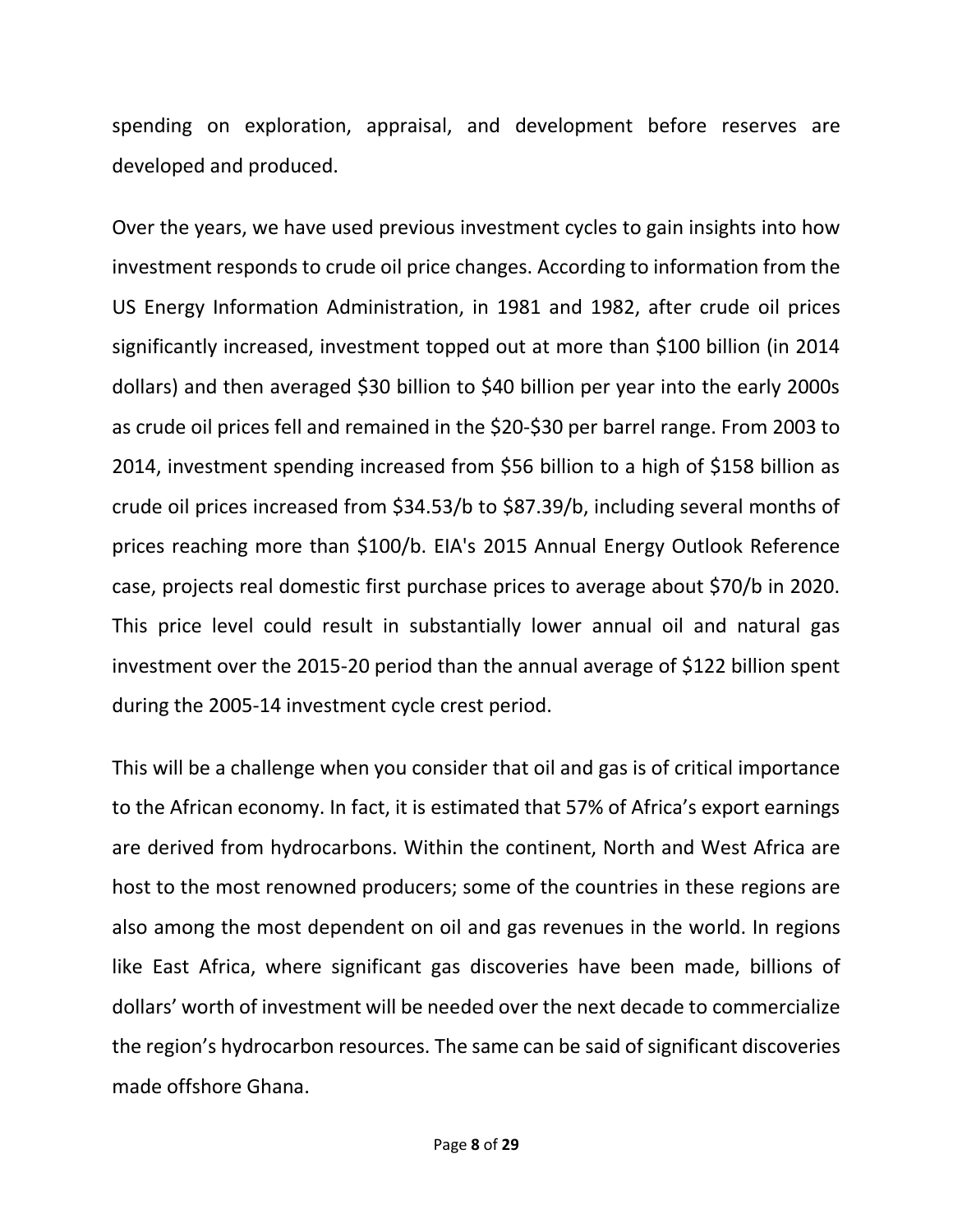How do we commercialize our many stranded resources in the face of low investment appetite by IOCs?

Sheikh Ahmed Zaki Yamani, a former Saudi Arabian oil minister once said in the year 2000 during an interview that (I quote): "The Stone Age did not end for lack of stone, and the Oil Age will end long before the world runs out of oil".

Oil is still here with us, and it does not look like it's going away very soon. However, it's clear that the industry is going through one of the most transformative periods in its history, which will ultimately redefine the energy business as we know it. To navigate change of this scale, it is important that decision makers in governments and businesses make smart, strategic judgments that will attract investments, drive capital and cost efficiencies for both the medium and long terms.

The good news is that demand for petroleum continues to grow, particularly from the developing world. BP's Energy Outlook projects that this demand will by 33% by 2035 on the most likely path.

#### Current Trends – Ghana

Until recent times, Ghana's petroleum industry was defined by intermittent acquisition of data and drilling of wells offshore (upstream sector), the importation of crude oil and petroleum products, a relatively small amount of crude refining, and the distribution of refined products, all at the downstream sector of the industry. There was virtually no upstream service industry.

Within the last eight years, positive changes, especially in the upstream sector, are taking place. Before I discuss further down in my presentation some of the positive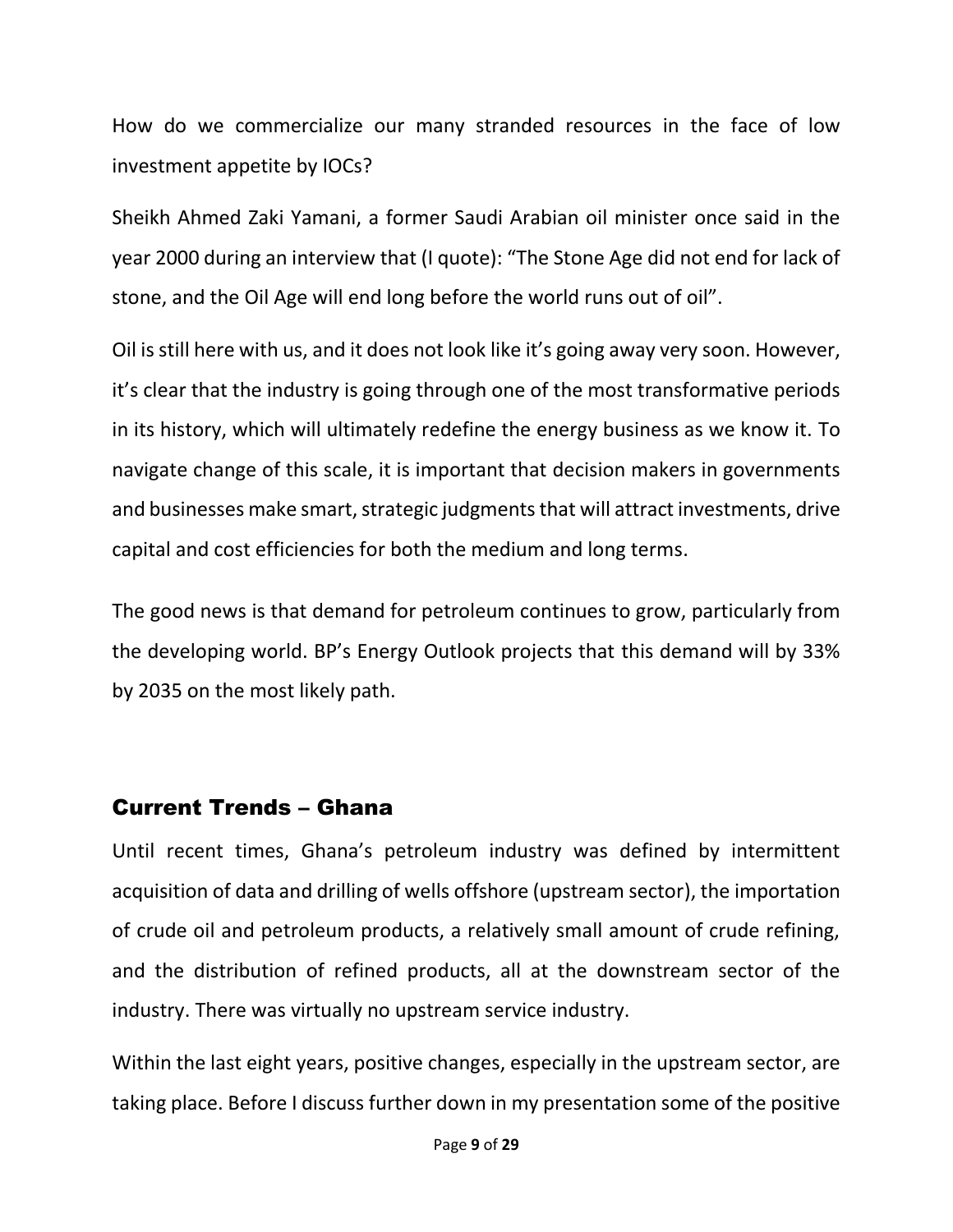changes that have engulfed our nascent industry, please permit me to first discuss the structure of the industry.

#### **The structure of the industry is as follows:**

The Ministry of Petroleum (formerly Ministry of Energy), led by the Hon. Minister is in charge of developing and formulation, implementation, monitoring and evaluation of energy sector policies. Any activity in the upstream sector starts from the Ministry of Petroleum. There are sector Agencies that report to the Ministry of Petroleum. The Upstream petroleum regulator, the Petroleum Commission, is one of such Agencies.

The Petroleum Commission is the upstream regulator that is mandated to regulate, manage and co-ordinate all activities in the Upstream Petroleum Industry for the overall benefit and welfare of Ghanaians. In doing this, the Commission promote local content and local participation programmes with the aim of creating the best possible values through prudent and sustainable management of oil & gas resources. In addition, it is a requirement under the Petroleum Commission Act 2011, (Act 821) for all upstream petroleum companies who intend to operate in Ghana to register with the Petroleum Commission and be issued with a permit before commencement of operations.

Beyond the policy development and formulation and the regulatory roles that I mentioned earlier, there are industry players in the upstream sector in Ghana. They are the National Oil Company and the International Oil companies.

The Ghana National Petroleum Corporation (GNPC), the National Oil Company, is a state organization that reports to the Ministry of Petroleum. It is a national organization charged with significant responsibilities in respect of petroleum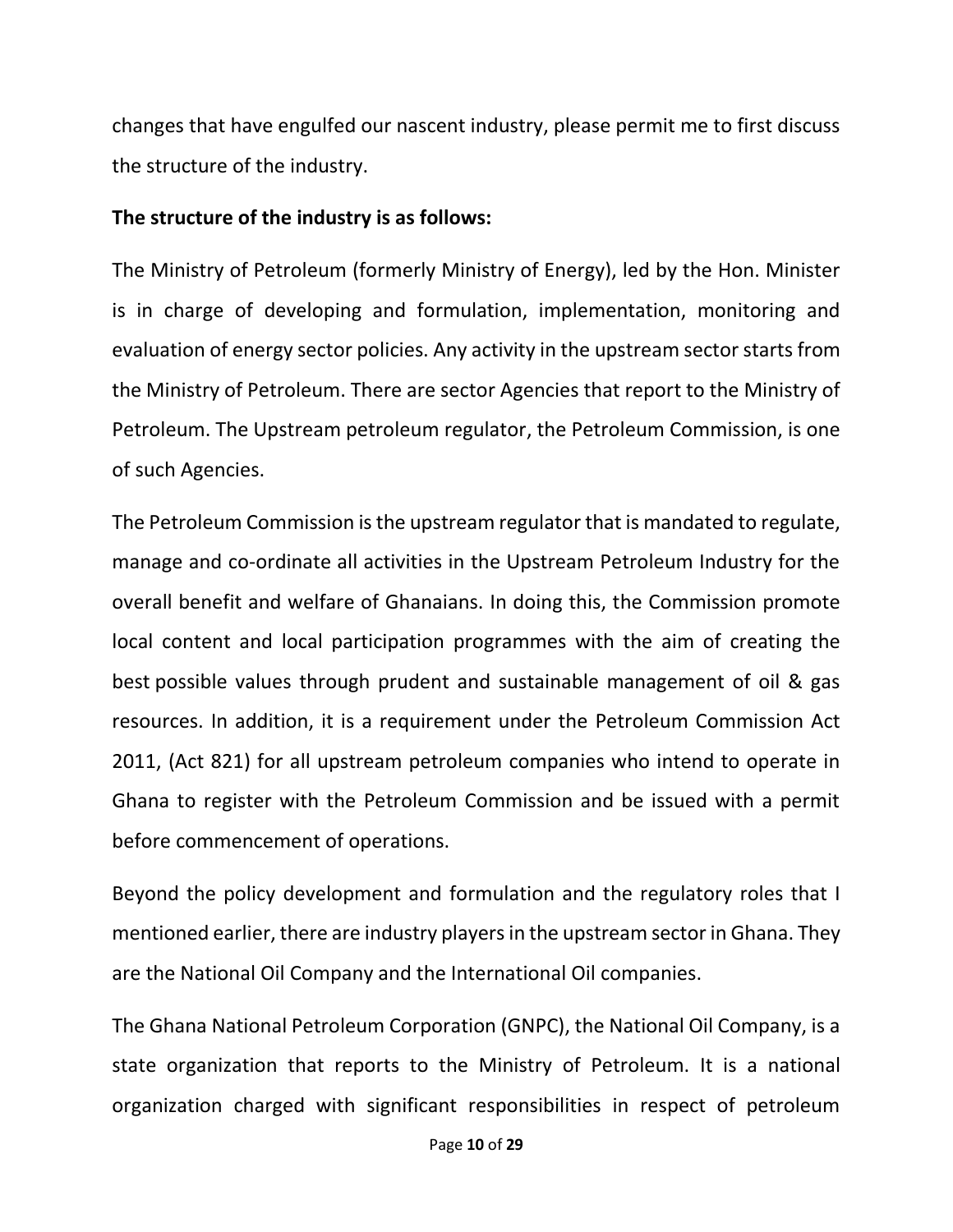exploration and production. The objectives of the Corporation include efficient exploitation of oil and gas resources within our territories, jobs creation, general economic development, economic and energy security, vertical integration and the maximization of shareholder value. Over the last 30 years we have worked with the Government and other sister Agencies in restructuring and positioning the nascent industry for the big take off.

The IOCs that characterize the current exploration and production (E & P) business environment are the following:

- "Major" companies such as Eni;
- Large and Medium Size "Independents" such as Anadarko, Hess, Tullow; Kosmos;
- Small "Independents" such as Heritage Oil, Medea Development AS, AGM Petroleum, Erin Energy; and
- Start Ups and Promoters e.g. Sahara, Amni Development, Eco Atlantic, Brittania-U, Springfield, UB Resources, etc.;

Service Companies such as Schlumberger, CGG, PGS, Baker Hughes, Technip, Halliburton, FMC Technologies, MI-SWACO, MODEC, Stellar Group and others have all played very important roles in the advancement of the industry together with Ghanaian companies such as Menergy, Seaweld Engineering, Rigworld, etc. to mention but a few.

The Law that established GNPC (PNDC Law 6) and the E&P Law (PNDC Law 84 as well as its successor Act 919) both enjoined the Corporation and its Contractors and subcontractors to ensure that petroleum operations are conducted in such a manner as to prevent adverse effects on the environment, resources and people of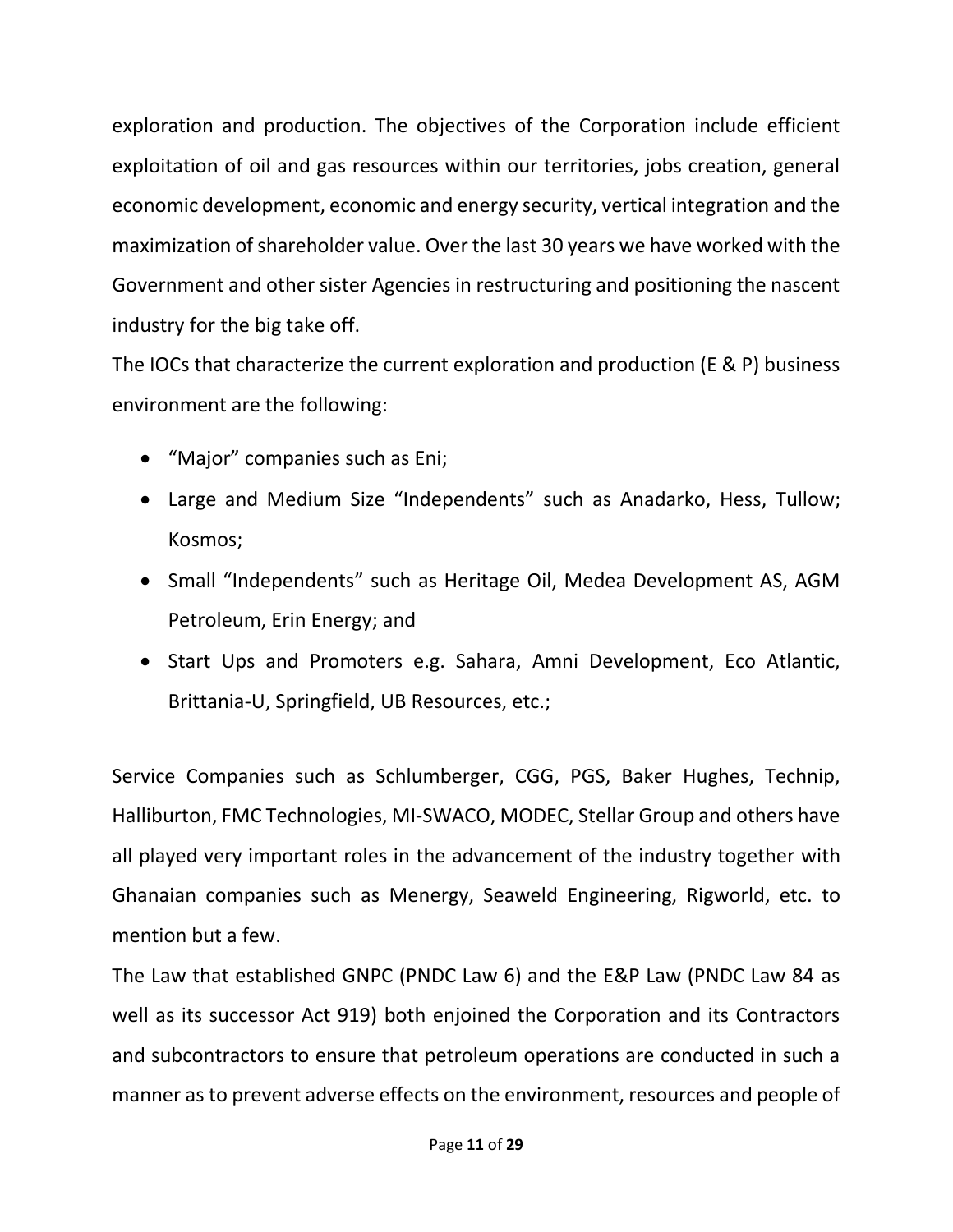Ghana. The Environmental Protection Agency is the body empowered and mandated to ensure compliance with any laid down environmental impact assessment procedures in the planning and execution of development projects, including compliance in the respect of existing projects. The EPA acts in liaison and co-operation with other government agencies such as the Petroleum Commission and GNPC, and institutions to control pollution and generally protect the environment.

#### Ghana-History of Hydrocarbon Exploration and Production

Ghana has four sedimentary basins. These are:

The Tano Basin (including Cape Three Points Sub-basin), Central (Saltpond) Basin Accra/Keta Basin and the Inland Voltaian Basin .

According to records from the Ghana Geological Survey, exploration for oil and gas in Ghana started in 1896 in Onshore Tano basin in today's administrative Western Region. It was an era where early explorers chased onshore oil and gas seepages in that area. Early shallow wells were drilled without geological understanding nor the benefit of seismic data back then. Records also show that oil was produced from these shallow wells.

During the First Republic, exploration activities continued onshore in basins other than Tano. Under the auspices of a Ghana – Soviet Union friendship pact, Soviet and Romanian Geoscientists explored for oil and gas in the Accra/Keta and Voltaian basins.

During the period also, the Soviet team drilling for water in the onshore Voltaian basin encountered traces of oil and gas in some of the boreholes in some areas in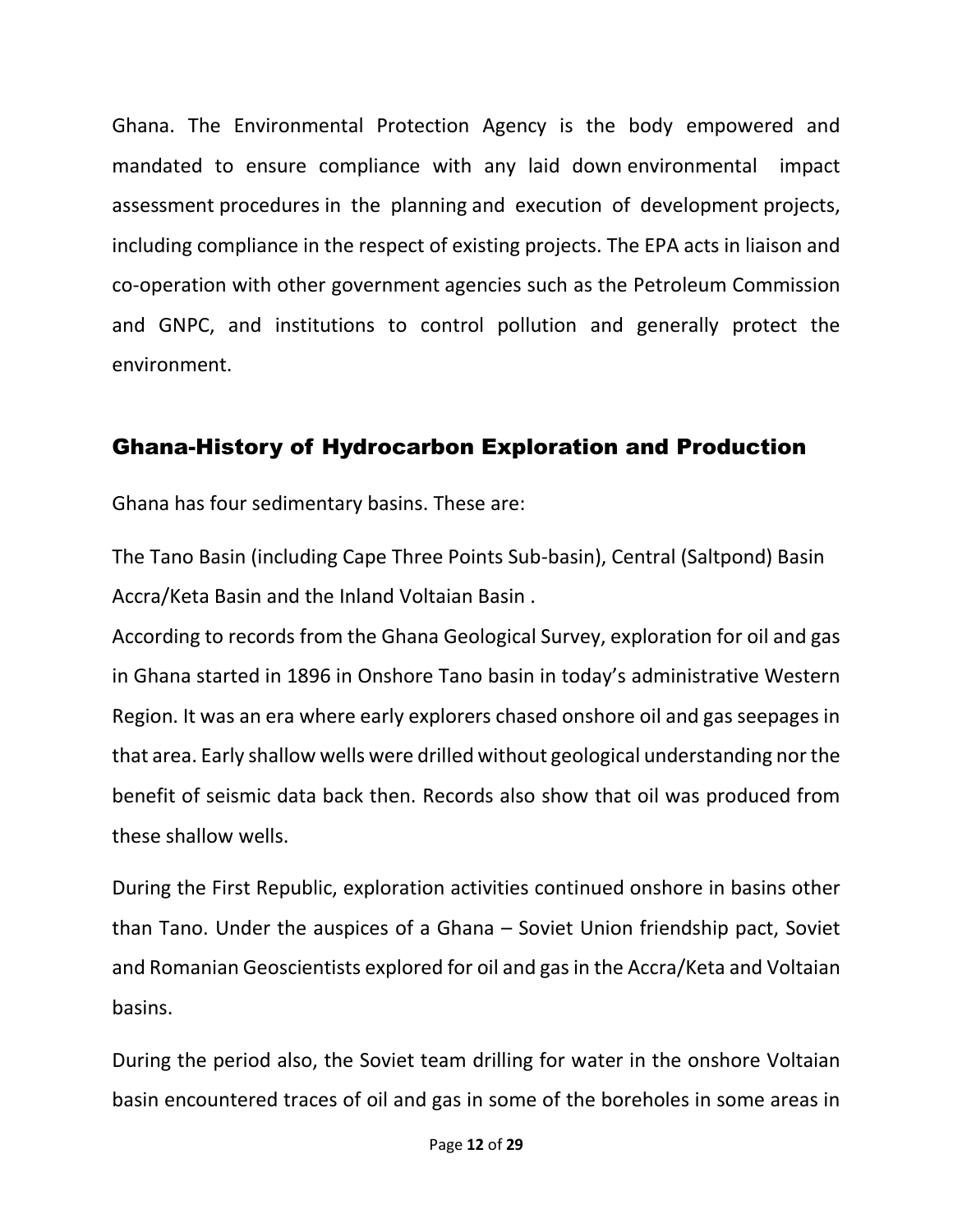the Northern and Upper East regions. Also, calcic waters associated with hydrocarbons were encountered in some of the boreholes. Furthermore, renowned Ghanaian geologist and past Director of the Geological Survey of Ghana, Mr. G. O. Kesse (of blessed memory), reports that salt used to be mined at Daboya along the White Volta northwest of Tamale in the Northern region. The association of salt deposits with hydrocarbons in sedimentary basins worldwide is well documented. These are all indicative pointers to the possibility of commercial accumulation of hydrocarbons in the Voltaian basin.

Unknown to many of you here, the first offshore well was drilled in the Saltpond basin in 1970. It was the discovery well for the Saltpond field which started production in 1978. Following this discovery, several marginal oil and gas discoveries were made in the Tano basin.

In 1978, the first deepwater well was drilled by Phillips Petroleum Offshore Cape Three Points in 900m of water.

Most of these exploration activities took place without the active involvement of the government and people of Ghana.

In 1983, the Government established the Ghana National Petroleum Corporation as *a strategic commercial vehicle* for active, rather than passive, state participation in the exploration and production of hydrocarbon. It was envisaged that GNPC would be the strategic vehicle through which:

 Ghana would develop comprehensive national capacity in all areas of the oil and gas industry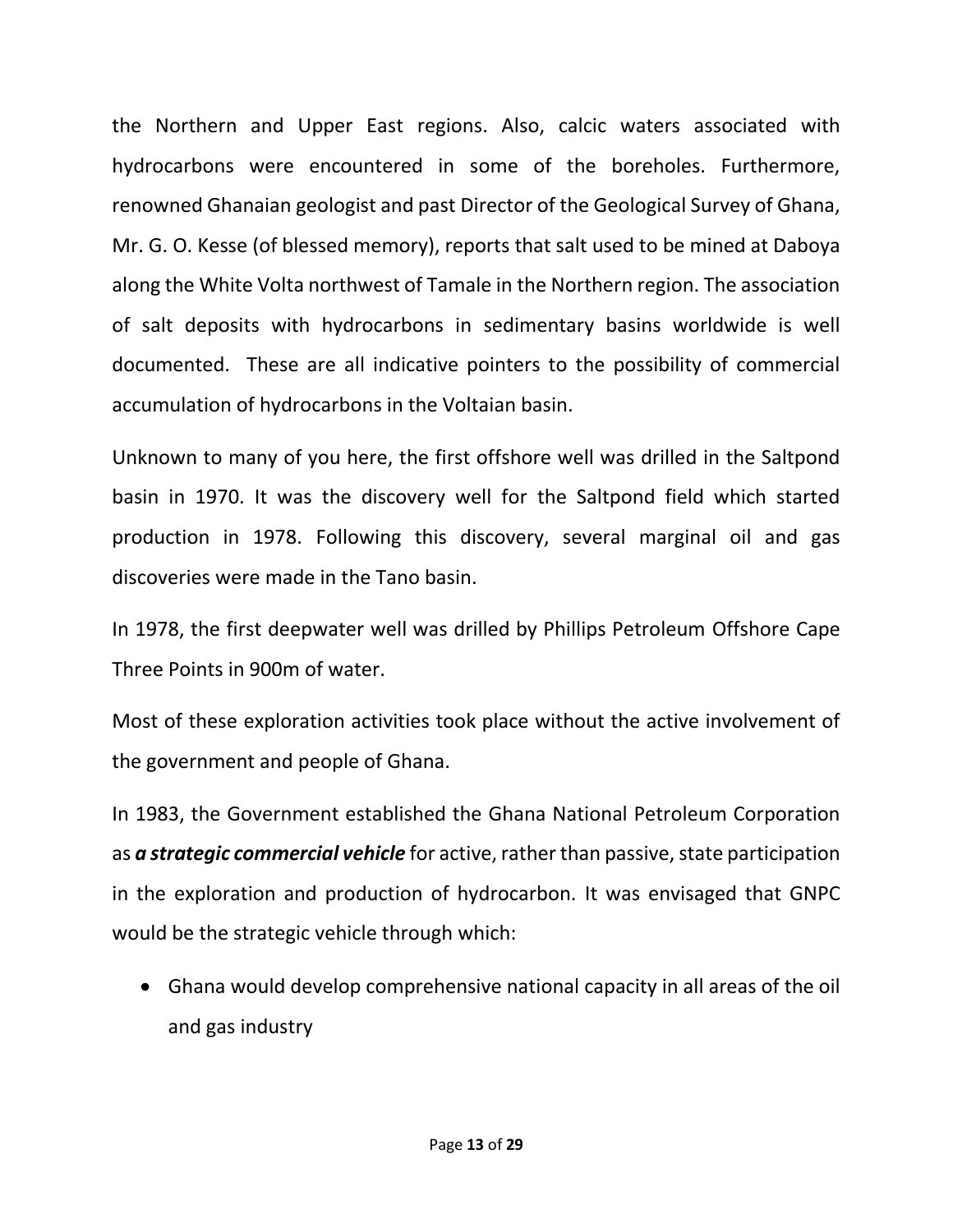- Ghanaian institutions and communities could optimize their engagement with this industry
- Ghana would steadily increase her control over the resources for the maximum benefit of our people.

GNPC was therefore established to be developed into a highly competitive and successful company that can take on the responsibilities of exploring, developing and producing complex oil and gas fields and infrastructure.

In the early days, the Corporation focused on data re-organisation and consolidation, aggressive capacity development across all the different functional areas including development of in-house processing and interpretation capacity; thorough evaluation of petroleum resource potential, aggressive promotion of the hydrocarbon potential and effective partnering, leading to establishment of Western Basin petroleum system and several significant discoveries (e.g. North and South Tano oil and gas fields, West Tano 1 and WCTP-2 discovery oil discoveries) between 1989 and 1999.

By 2000, GNPC was a strong institution with an international reputation for professionalism. This was supported by strong networks and evidently effective cooperation with relevant national institutions and the media. GNPC we can confidently say was a valuable and well-known brand presence. The string of discoveries made since 2001 emanated from this era and is a direct result of the work done in this period.

The oil and gas exploration market is a very competitive one. The success of attracting investors depends on the attractiveness of the potential (the geology), the fiscal arrangements, social and political factors.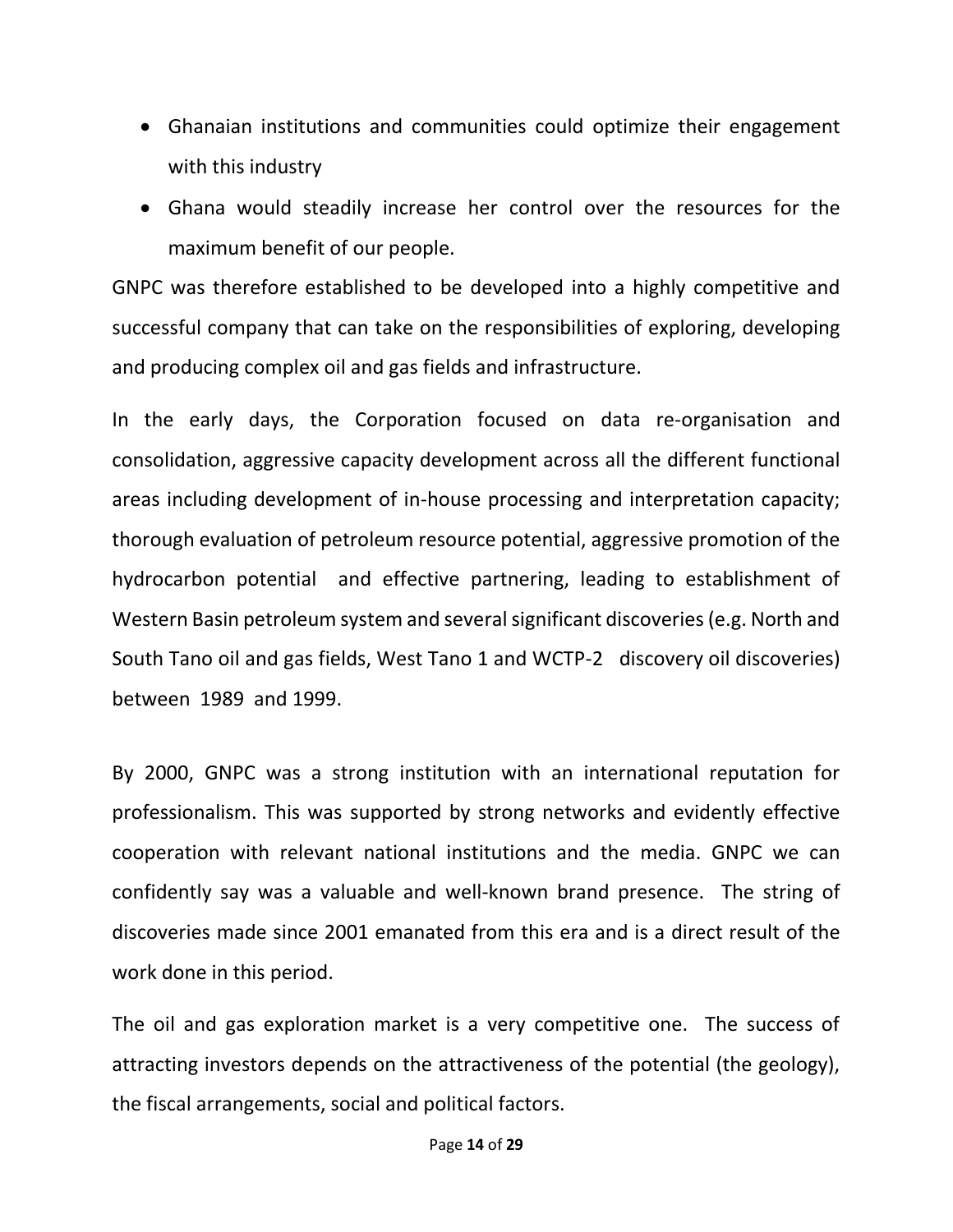Even though oil prices fell to record lows in the early 2000s, GNPC's commercially driven and ambitious corporate culture and quest for operational autonomy/independence in the 1980s and 1990s, ensured that the momentum for exploration that had been generated and supported by the data and knowledge dividends (in the past) enabled more drilling activity by IOCs. This directly led to the string of discoveries from 2007 to 2014.

The strategy in the past was to assist the authorities in the award of large acreages with competitive terms to successful applicants and encourage the acquisition of seismic and other data over the whole acreage. With relinquishment provisions inserted into the various Petroleum Agreements, the Petroleum Minister is able to award relinquished blocks to other companies with better fiscal terms after a few years. This strategy led to an aggressive exploration activities offshore Ghana. Through this strategy, Ghana increase the amount of data coverage offshore and also the drilling density in our basins.

We progressed from acquiring under 2,000 sq. km of 3D seismic from 1990-2000, to acquiring over 10,000 sq. km of 3D seismic from 2000 to 2010. Currently 2D seismic coverage offshore Ghana is over 70,000-line km while 3D seismic coverage is over 25,000 sq. km. About 180 wells have been drilled across our sedimentary basins with about 70% of the wells located in the Tano-CTP basin.

It is said in the industry that "oil is first discovered in the mind". This saying is just emphasizing the role of human beings in the discovery of oil and gas. GNPC over the years has developed an experienced and very skilled workforce through training and development, working with various companies with different technologies and strategies to launch itself into heightened activity both as a key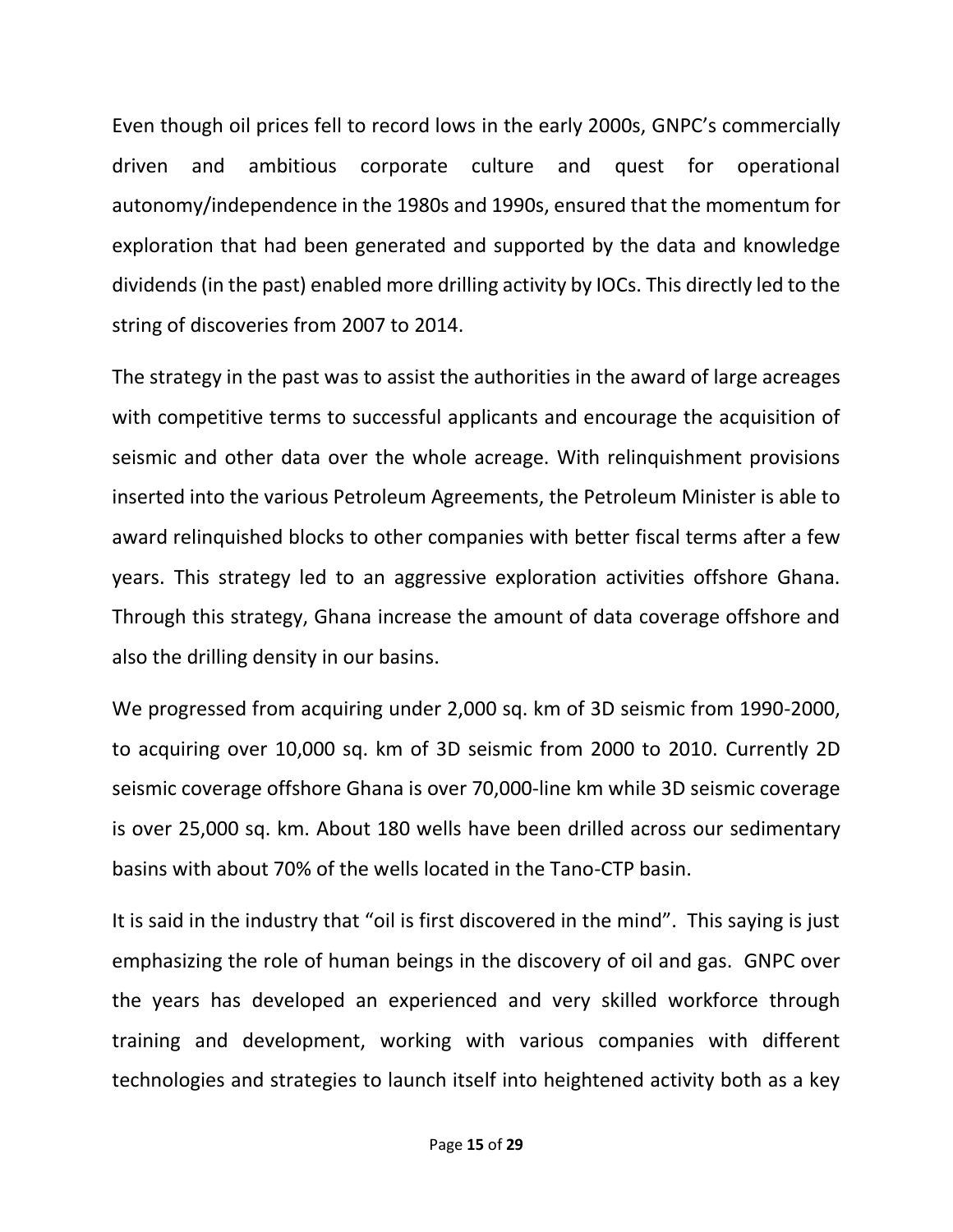participant and operator in the O&G industry. All this is geared towards positioning the organization to reclaim the leadership role in the commercialization and development of Ghana's hydrocarbon potential.

In line with the GNPC Law and the E&P Law of 2016, GNPC acquires interest and partners all companies that are awarded the exploration and production rights to a license/Block in Ghana. Nobody understands our sedimentary basins better than we do. We can therefore lay claim to the successes that have been chalked over the years in the industry. In all cases, what these companies have done and continue to do is to build on work that has been done by GNPC prior to their coming, and continue to work in close partnership with the Corporation. There are currently 17 active licenses offshore Ghana. GNPC's participating interest ranges from 13% to about 27%.

GNPC has contributed immensely not only to the current discoveries and production of oil and gas, but also played a lead role in the development of the whole upstream petroleum sector.

#### Current Trends

Finding new oil and gas reserves is not just about gaining rights to licenses ad having access to capital and technology, but also about laws, regulations and permits established by authorities and by governments. It is also about forming and managing partnerships, negotiating complex deals and working with the complex geopolitics of the industry.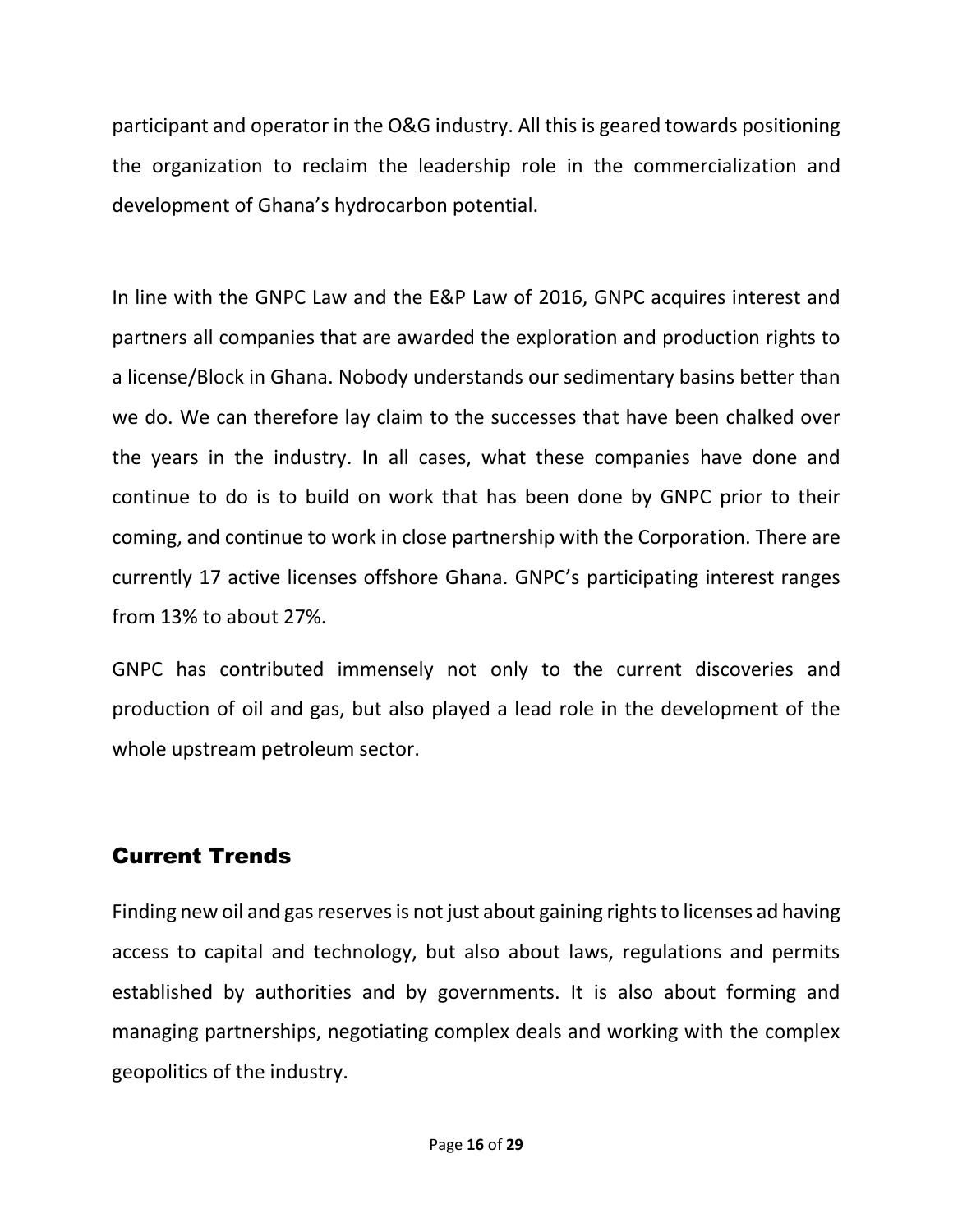The discovery of commercial quantities of oil and gas in deepwater offshore Ghana made it evident that the existing legal and regulatory framework governing the industry was not robust enough to counter the challenges.

The Government and other stakeholders therefore set out to tightened up framework to adequately protect the interest of Ghana and to ensure maximum benefits from the natural resource for the people of Ghana .

, Ghana has therefore improved on its legal framework with the passing into law of the new E&P Law, 2016. Prior to this, several Acts have been passed to augment the legal regime in place prior to the development of commercial quantities of oil in Ghana. Among these laws are the Petroleum Revenue Management Act, 2011 (Act 815), the Petroleum Commission Act, 2011, (Act 821) and the Local Content and Participation regulation, 2013 LI 2204.

There is no doubt that the implementation of these Laws has brought checks and balances to the activities in our emerging industry and significant benefits to the country and the people of Ghana.

The new E&P Law was passed by Parliament on 4<sup>th</sup> August, 2016 to replace PNDC Law 84 as the primary legislation to regulate Ghana's upstream petroleum sector. The Law has gained Presidential Assent and been gazette as Act 919. Building on PNDC Law 84, the new law is expected to improve the business environment for petroleum exploration and production in Ghana, as well as enhance the State's fiscal benefits.

For example, the overarching principle which forms the bedrock of the New E&P Law, Act 919 is to ensure that petroleum resources are managed and exploited for the optimal benefit and welfare of the Ghanaian people, in a safe, secure and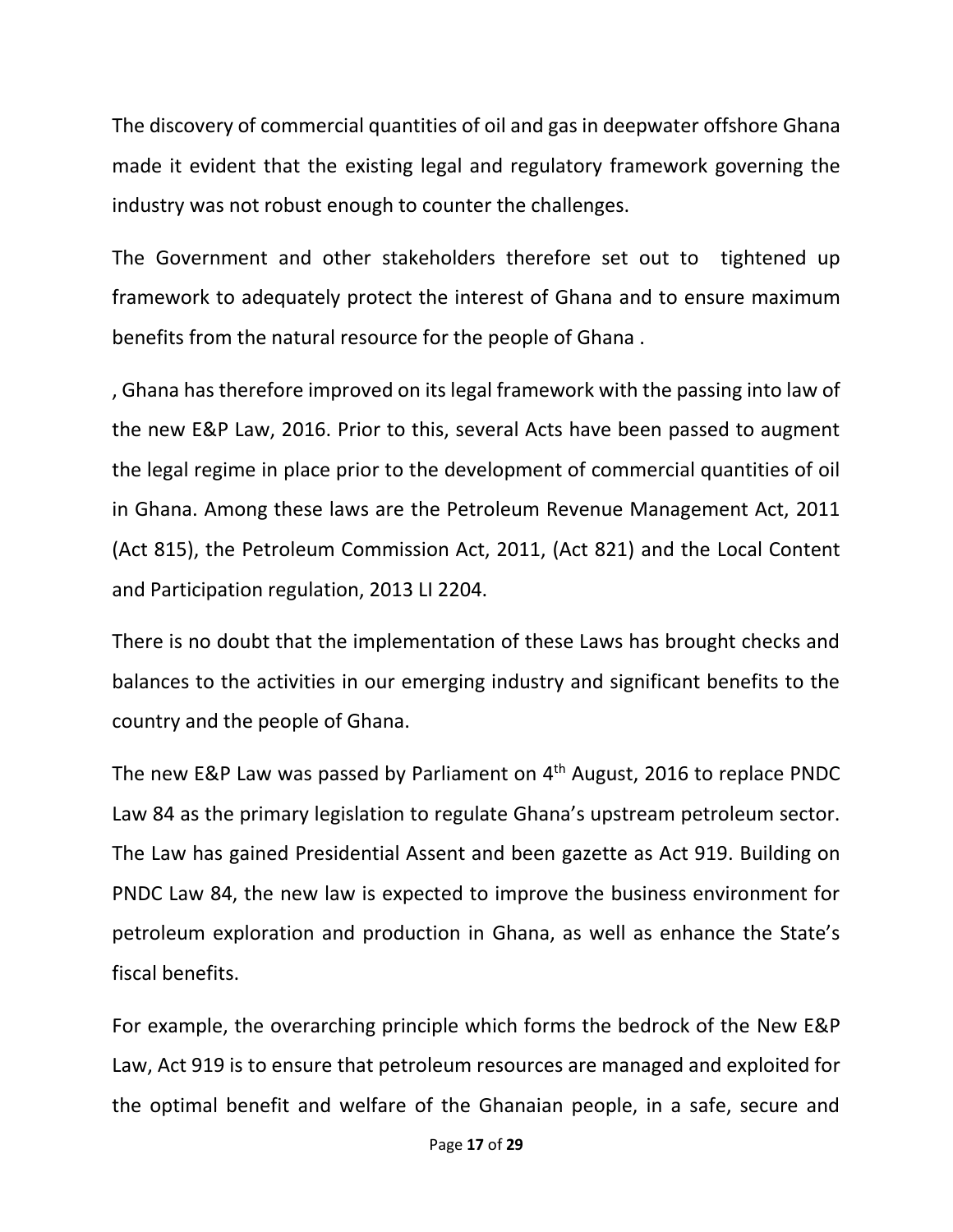sustainable manner, and conducted in accordance with international best practice within the petroleum industry.

In addition to this theme, the law seeks to provide transparency and certainty, in order to attract private investment into the sector.

#### **Some highlights of the new Act 919 are:**

- GNPC remains a partner in all Petroleum Agreements with a minimum of 15% initial carried interest in plus Additional interest.
- The Corporation remains permitted to undertake petroleum activities in an open area which is not covered by a petroleum agreement.
- Any borrowings in excess of US\$30million for purposes of Exploration and Development will have to go to Parliament
- GNPC will have preemption rights if contractor is selling any stake;
- A minimum GNPC's Carried Interest of 15%, etc.
- Bidding rounds preferred to Direct negotiations in the award of blocks

It has been nine (9) years since commercial quantities of oil was found in the Tano basin, at what is known now as the world class Jubilee Field. It was the field that put Ghana on the map of oil producing countries. Jubilee recoverable reserves is about 630 million barrels of oil. At the end of 2015, we celebrated five years of production from the Field.

• Total of 178.84 MMbbls produced over 5 years with average daily production above 100,000 bopd since 2013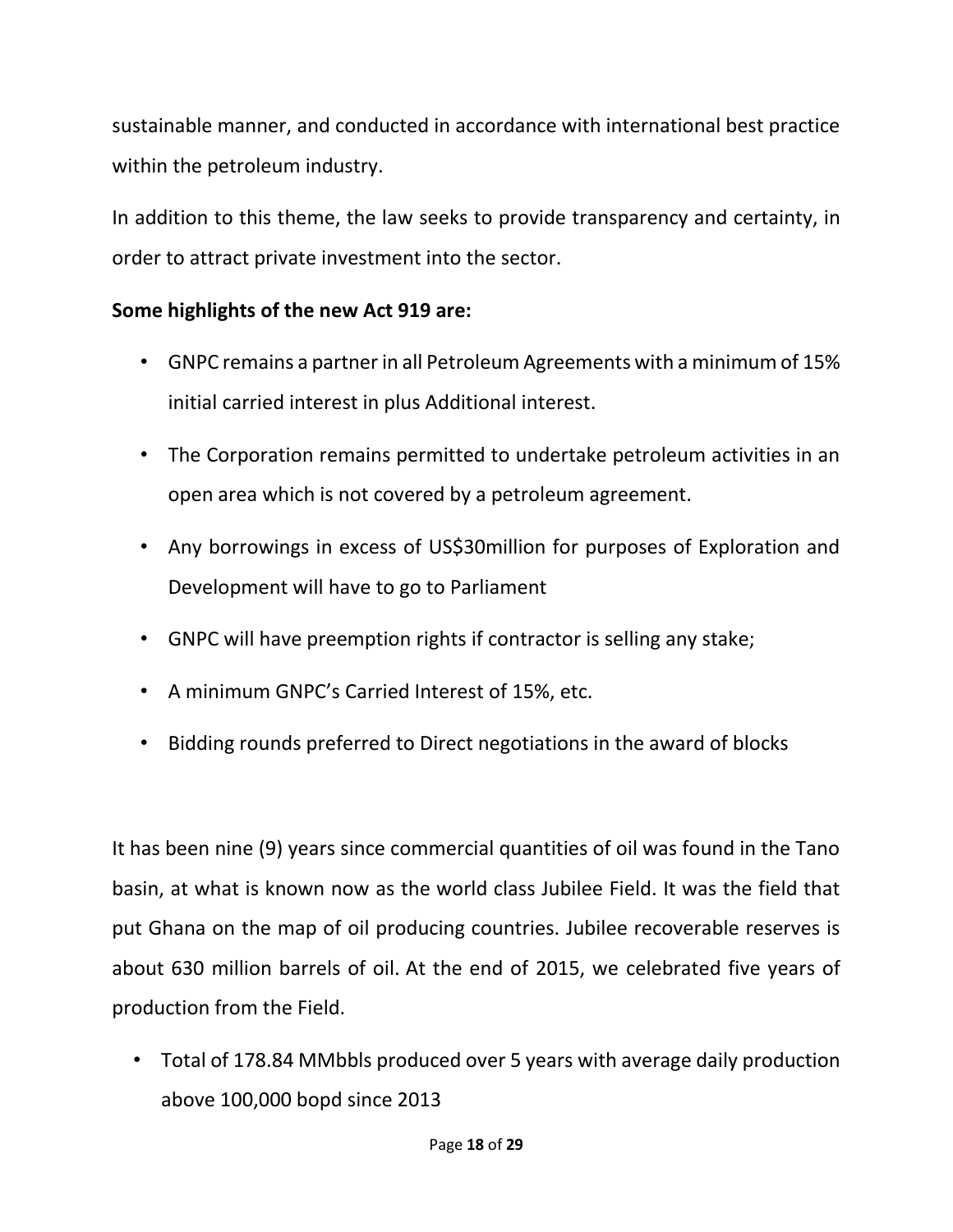- As at October 2016, Ghana group has lifted 31.99 MMbbls
- Three (3) cargoes totalling (2,93 MMbbls) lifted on behalf of Ghana Group in 2016 representing 18% of the total lifted by partners
- Recoverable reserves of 455 million barrels and 456 billion cubic feet (bcf) of gas as at June 2016
- Total volume of Gas delivered to GNGC of 39,837 MMscf

In August 2016, Ghana was privileged to bring on stream, her second major oil producing field, the TEN Fields. The TEN fields hold recoverable **Oil Reserves of about 240** Million barrels and **Gas Reserves** (Associated and Non-Associated Gas) of about **360 Billion** Cubic Feet (BCF).

At peak production, TEN will produce about 80,000 barrels of oil per day. Significant gas production is expected to commenced in 2017.

- The FPSO Prof. Mills which holds the world's largest turret of 3,055 tons arrived in Ghana on 2nd March, 2016
- First oil achieved on 18<sup>th</sup> August 2016
- First NAG production from Tweneboa field expected in 1<sup>st</sup> Quarter 2017
- Gas export will be achieved through a subsea pipeline and manifold structure interconnection to the existing Jubilee pipeline
- Drilling operations on the field expected to resume after ITLOS ruling in late 2017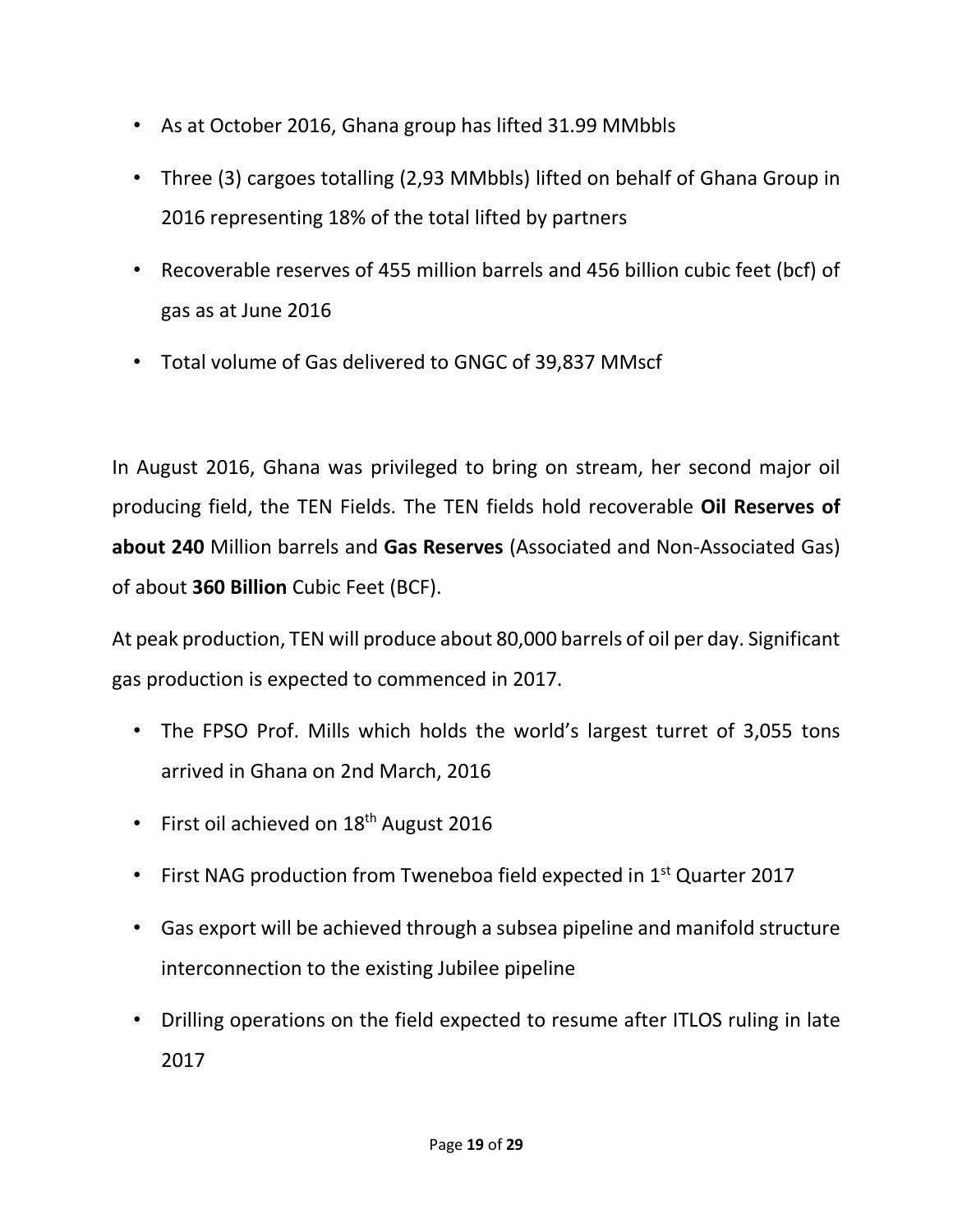TEN brings to the economy new revenue streams, additional gas, primarily to boost domestic supply to mitigate challenges in the power sector.

Ghana's third major oil and gas development known as the Sankofa Gye Nyame Field is currently ongoing and on schedule. The SGN Field holds reserves of 204 MMbbls of oil and 1,071 bcf of gas as at June 2016.

- Sixteen (16) out the total nineteen (19) wells approved for the OCTP oil and gas development have already been drilled  $-7$  oil producers, 3 gas producers, 3 gas injectors and 3 water injectors
- Construction of all 17 topside modules have been completed and lifted onto FPSO in Singapore for integration
- Overall progress of work was 54.3% against a target of 54.8% as at end of August 2016

The Sankofa-Gye Nyame field is on track to deliver first oil in August 2017 and first gas in the second quarter of 2018 to augment thermal power generation that will ensure sustainable electricity production.

The Sankofa project is expected to deliver an additional 45,000 barrels per day of oil and 180 million cubic feet of gas per day to Ghana.

Mr. Chairman, GNPC is leading exploration activities in the inland Voltaian basin under its 5-year initial exploration programme from 2015 – 2019

The main project objective is to establish the prospectivity and enhance the knowledge base of the Voltaian Basin.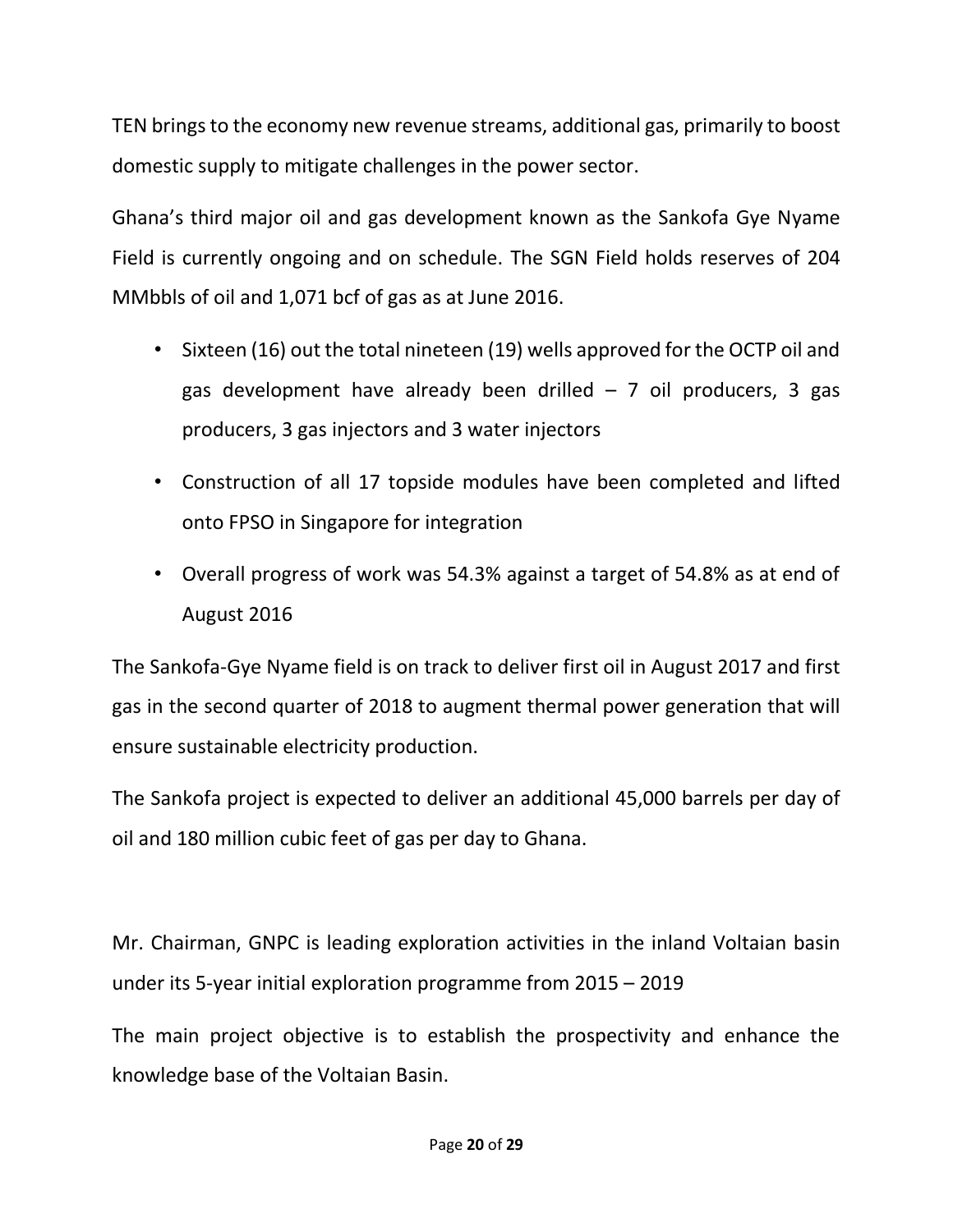The project is GNPC's flagship project through which the Corporation will exert significant impact on the Ghanaian petroleum industry

The 5-year reconnaissance program will cover 2D seismic data acquisition and processing, environmental impact assessment, community relations management and drilling of 2 conventional wells.

Preparations are currently underway to select a seismic contractor to commence acquisition of the data.

Secondly, Mr. Chairman, let me tell you about the benefits that the Local Content LI has brought to the Ghanaian Economy. In its quest to avoid the 'resource curse' phenomenon and to spread the benefits of petroleum resources among a wider spectrum of Ghanaians, the government of Ghana developed the Local Content and Local Participation in Petroleum Activities Policy Framework in 2011, and the parliament of Ghana passed the Petroleum (Local Content and Local Participation) Regulations 2013, (L.I. 2204). It came into force in February 2014 and the Petroleum Commission and the Local Content Committee started implementation thereof. The industry has generated both direct and indirect employment since inception. Records available to the PC indicates that the upstream petroleum sector has created about 7,000 jobs, out of which 5,590 or 80% are Ghanaians. The International Oil Companies have employed about 3,616 people out of which 2,315 are Ghanaians. Between 2010 – Q3 2015, contracts worth about USD6.3 billion were awarded to companies operating in Ghana's upstream sector, out of which over \$1billion worth of contracts were awarded to 3,532 indigenous Ghanaian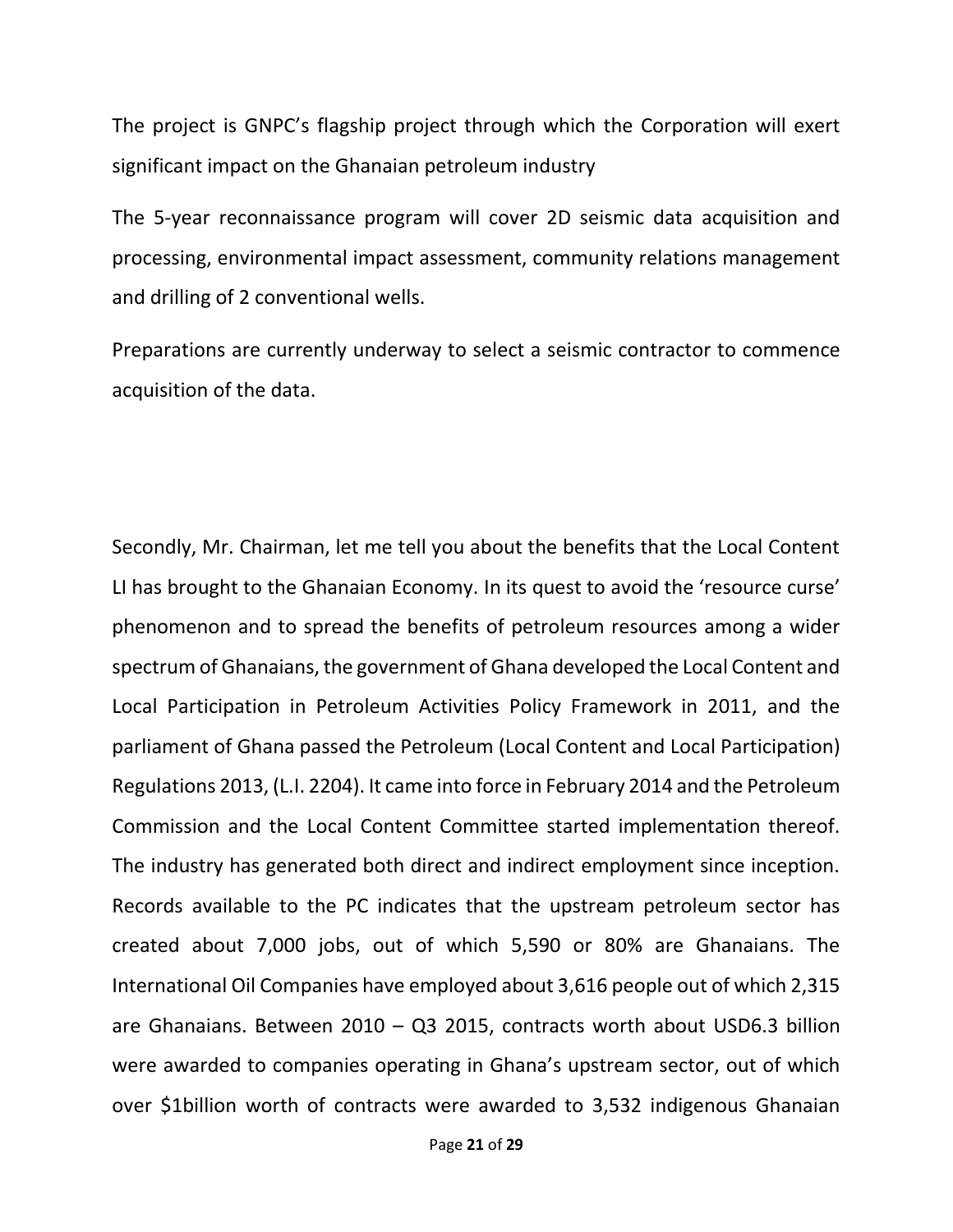companies. It can be deduced from the analysis that, over the years, the level of local participation in upstream activities continue to grow with the expansion of the oil and gas industry.

Conversely, it is clear that indigenous Ghanaian companies have grown significantly in the non-technical aspects of the industry like freight forwarding, catering, manpower supply, but not very active in the highly technical aspects of oilfield operations. This gap can be plugged with the strict adherence to Regulation 4(6) of the local content L.I. 2204 which creates opportunities for Ghanaian companies to form joint ventures with foreign companies.

Producing these fields leads to depletion of resources that took millions of years to form. As a country, how do we ensure that we replace this non-renewable resource? In addition, how do we ensure aggressive and sustainable exploration activities to increase the country's chances of finding new oil and gas resources in our vast sedimentary basins?

One way of doing this is by encouraging the acquisition of either proprietary or speculative new data over licenses awarded, conducting detailed G&G data study of the data, and promoting the sedimentary basins or blocks to IOCs and leading NOCs. Interested companies should then be invited to participate in open and competitive bidding and offered attractive but competitive fiscal packages.

With the oil price continuous slump and the uncertainty around it, companies, from large IOCs to small independents are cutting down exploration budgets, slowing down activities or delaying investments. It is estimated that projects worth over USD300bn are being delayed globally. Therefore attracting investment into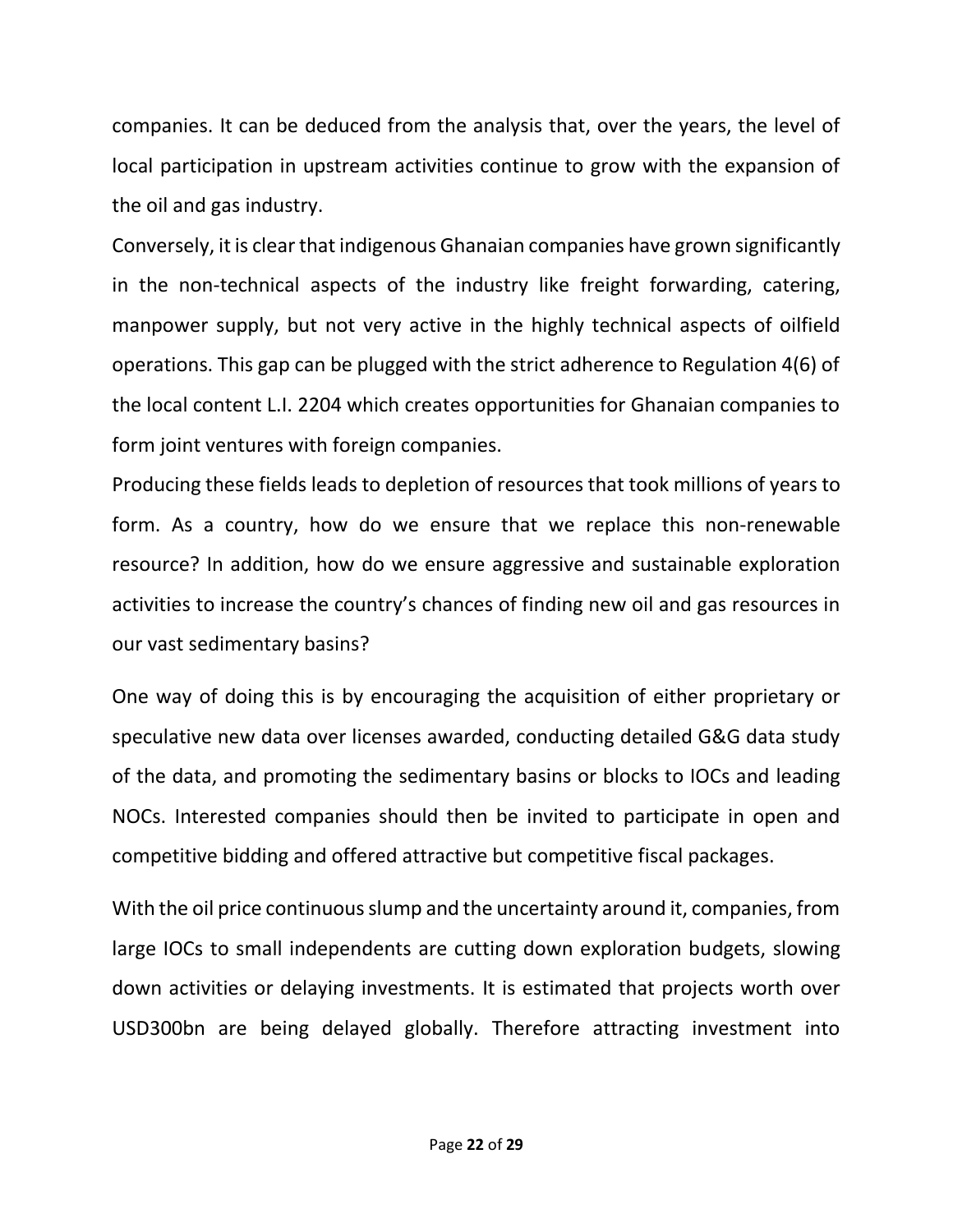exploration has become more difficult than ever. This is why going into the future; we must think outside the box.

## Future Trends

GNPC is looking to the future of Ghana's petroleum industry with a lot of hope. The Corporation's vision to become a key player in the shortest possible time, in the context of the corporation's evolving external environment and internal circumstances, requires a shift in focus. Coming from an era of pioneering innovation, a contractionary phase with emphasis on investments promotion and facilitation, through the current stage of renewal and consolidation, GNPC has now embark on an "Accelerated Growth strategy" anchored on four key pillars.

Through this strategy, we are building our human and organizational capacity; determined to work towards replacing and growing our reserves; taking steps to efficiently capitalize GNPC; and catalyzing local content development in the industry. The strategy is being implemented using a number of vehicles including subsidiaries, effective partnerships, and joint operating companies.

GNPC's priority is to develop the capacity to conduct petroleum operations independently in order to fully appropriate the benefits accruing along the value chain. Even where GNPC is a non-operating financial investor, such operating capability will enable us to, as any other commercial partner would, monitor these investments more effectively and optimize our return on investment. It will also provide us the requisite standby capability to conduct sole risk operations.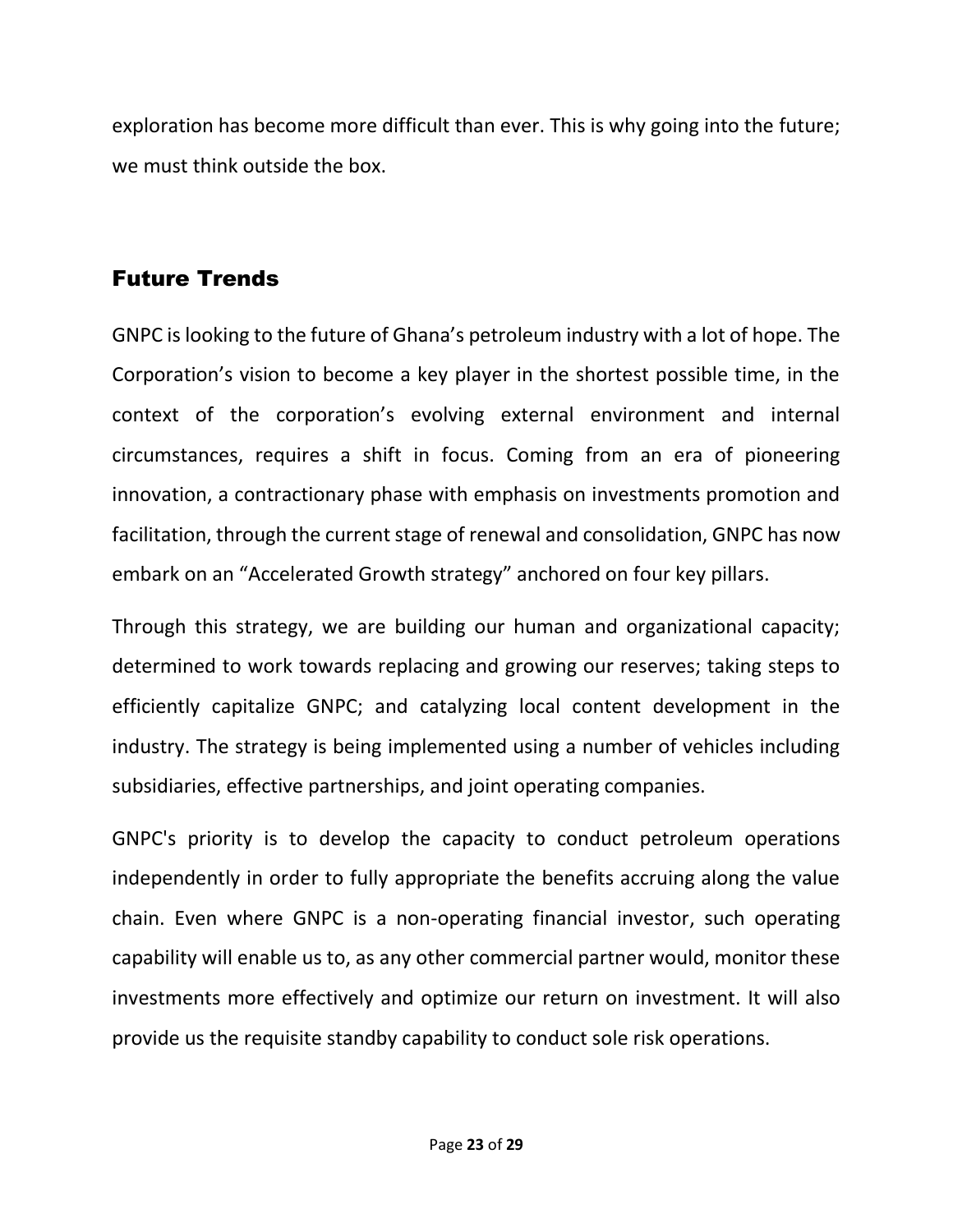GNPC will continue to work with and support all stakeholders in the industry. The Corporation's attitude to community relations will hinge on a proactive positive strategy of engaging the communities and improving the livelihood of the local communities in tandem with the growth of operations there and not simply the mitigation or management of the potential impacts of our operations.

We regard our corporate social responsibility as a strategic business function aligned with our core business. We believe that it will promote sustainability and seek to optimize and not just mitigate the long-term social and environmental impacts of our activities.

We will continue to priorities investments in education, health, community development, sports and alternative livelihoods.

With respect to building national capacity, the Corporation will thus implement strategies that make local capacity competitive in the industry by developing a pool of professionals from which the Corporation and other players can readily satisfy its human resource needs, and creating support services that are domesticated to secure the corporation's competitiveness as an operator deriving from lower cost and proximity.

We will proactively engage Academia and help close the loop between industry, training and research and development institutions that have a focus on resolving peculiar challenges of our environment.

Mr. Chairman, in 2012 when oil was selling above \$100 a barrel, the focus was on barrels rather than margins. This has changed since the slump started in late 2014,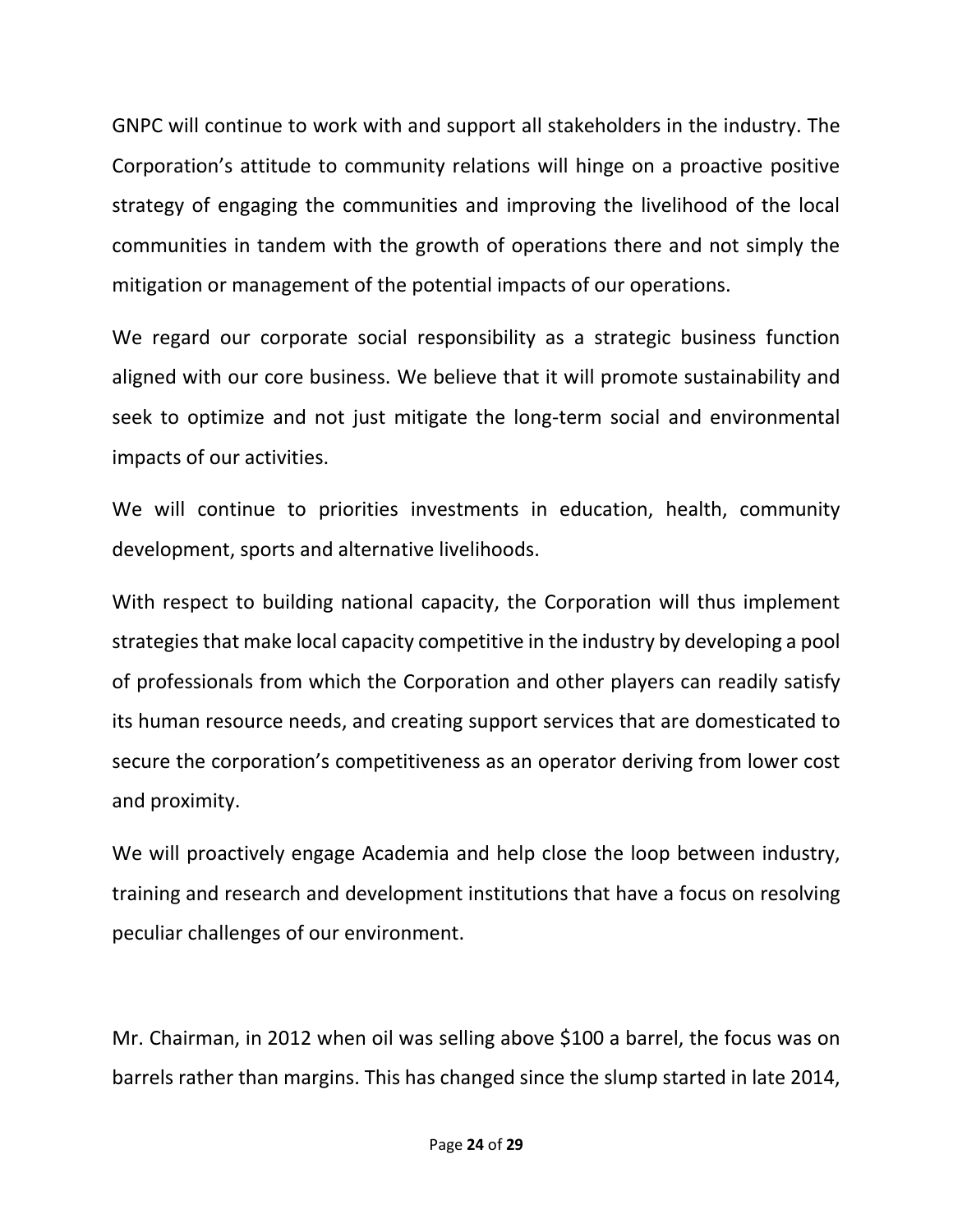and now with oil below \$50 per barrel, the focus is now on the barrels with the best margins - and being able to produce those barrels as competitively as possible. The race to be competitive is redefining the industry as we speak.

Since 2007 when the Mahogany discovery was made, more than 23 oil and gas discoveries have been made offshore Ghana. Most of these discoveries are clustered within the Western Basin.

The majority of these discoveries are in water depths of more than 800 meters where development cost is high and also technically challenging. The discoveries are fraught with varied subsurface risks and there is no existing development infrastructure close by to tie them to. This is compounded by the relatively small sizes of the fields making stand-alone development economically unattractive for many upstream operators in these water depths.

To date, the Jubilee field with reserves of over 600MMBO is the only discovery which has been developed as stand-alone projects in the Tano basin. The individual fields in the TEN-development area as well as Gye Nyame/Sankofa development areas would be difficult to be develop as standalone. Both fields have been developed as semi hubs. On the other hand, smaller sized fields such as Akasa, Mahogany East, Odum, Banda, Teak, Beech, Hickory, Paradise, Cob, Almond and Ebony will require innovation in order to create transformation.

The solution that has been successfully employed in other oil producing jurisdictions particularly in the US Gulf of Mexico for multiple "small sized fields" has been a production HUB development approach.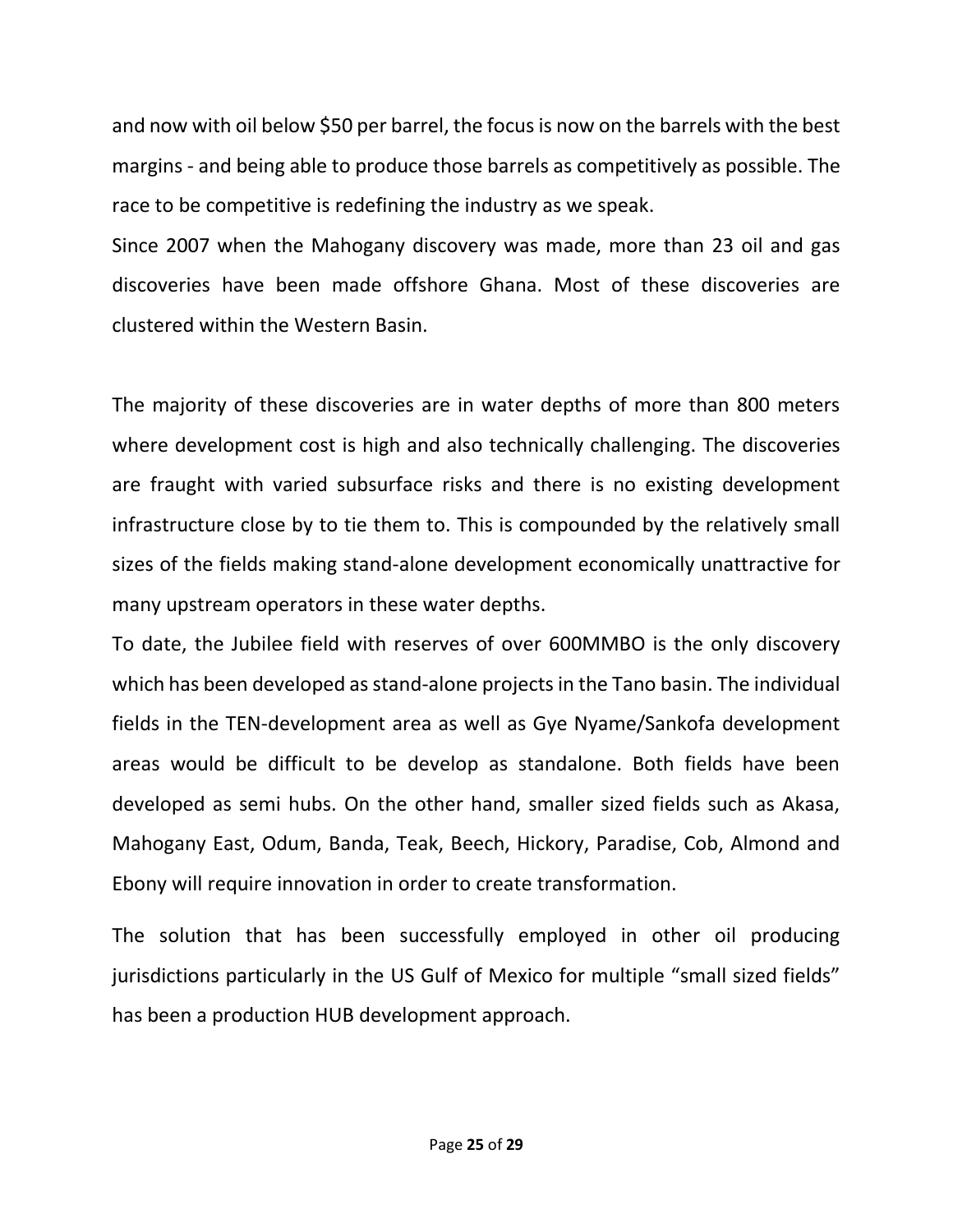GNPC has evaluated the challenges facing most of the undeveloped deep-water discoveries and will be working with operators and the Petroleum Commission to find solutions that will allow the development of fields across different contract areas efficiently. With this concept, one Facility will not only service fields within the same licensed area but will be optimally positioned to service fields from different contract areas. This provides improved field development economics by allowing different contractors to share infrastructure costs and would enable the production of the Country's hard to develop hydrocarbon resources as well as facilitate the continuous inflow of investment into the upstream industry in Ghana.

GNPC has established a subsidiary known as the GNPC Exploration and Production Company (or Explorco), which has entered into joint ventures and joint operating company arrangements with strategic partners to jointly operate in some selected license areas. Explorco has acquired commercial interests in selected upstream assets exclusive of the 'initial' and 'additional' interests of GNPC, which have carried components.. This commercial interest constitutes a full equity position, and therefore contribution by Explorco for costs begins from exploration, through development to production. It involves measured risk, but this effectively increases the overall State take in the venture in the case of success. Our goal is to achieve a high Return On Investment (ROI) while minimizing risk through a process which includes taking stakes in high-impact projects that have high probabilities of success.

It is our expectation that Explorco would build technical and managerial capacity through direct access to the management systems that International Oil Companies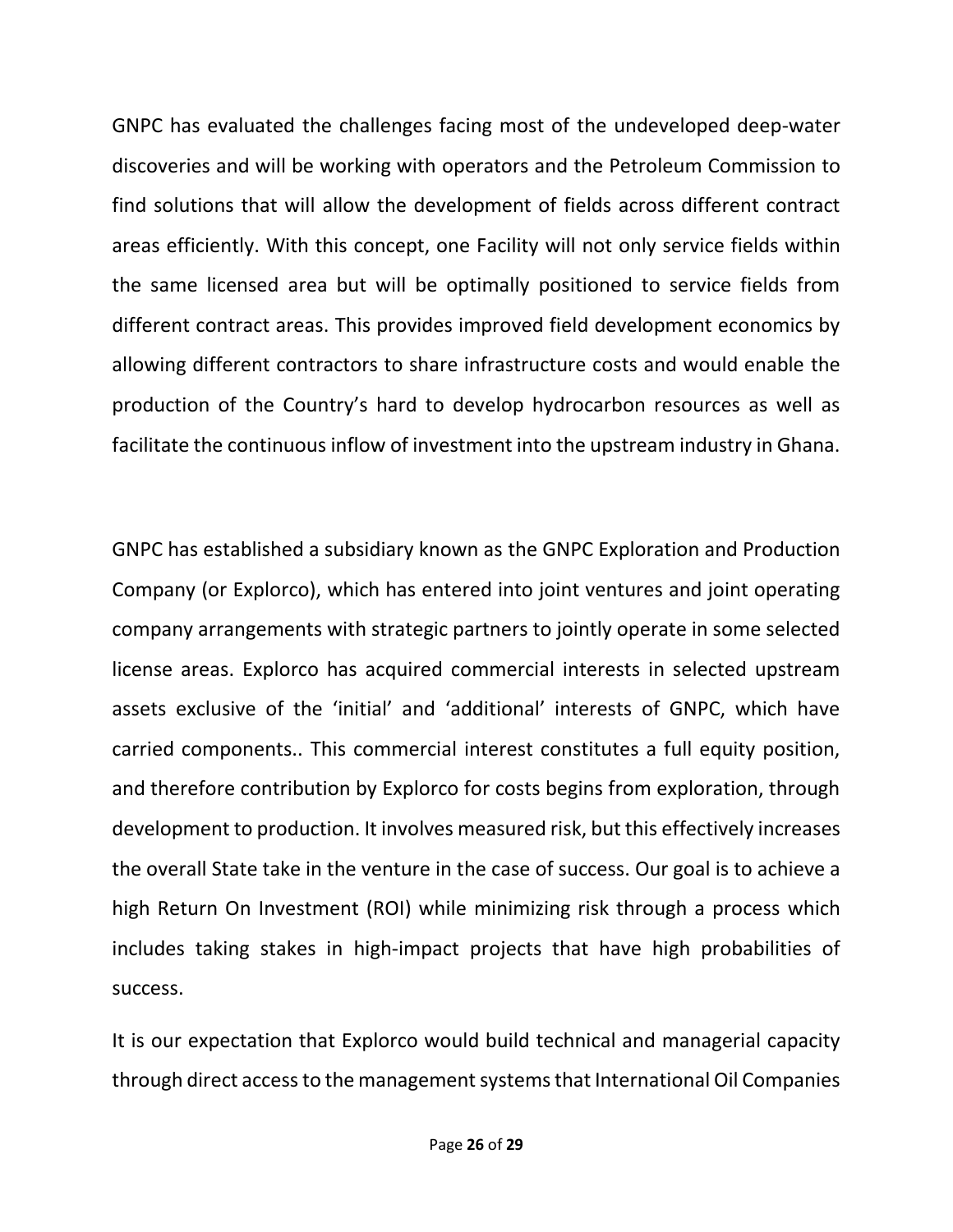(IOCs) partnering Explorco will bring to the JOCs. This will guarantee the building of Explorco's capacity.

In the near future, Ghanaians who want to participate or invest in petroleum activities by direct acquisition of shares in Explorco would be given the chance to acquire a portion of the company, to give meaning to local content and local participation.

It is no secret that some of the international oil companies that have secured exploration rights to offshore blocks in Ghana have not performed as expected in view of the prevailing industry conditions and other factors.

Our nascent industry has suffered as a result of the reduction in the hitherto aggressive exploration activities. In order to ensure that we return to the previous state of affairs, GNPC and Explorco are working to attract credible, technically and financially endowed companies to partner with us and or farm-in into some of these 'distressed' blocks.

Such partnerships if successful will lead to continuous acquisition of data and exploration drilling, which will in effect lead to a higher probability of success.

## **Conclusion**

Mr. Chairman, distinguished ladies and gentlemen, it is expected that Ghana's daily oil production will reach 240,000 barrels by 2020 when the three fields will all be at peak production. This is good news for all stakeholders including the people of Ghana. However, this trend will not last if (1) investment into the industry stalls, (2) pace of exploration reduces, (3) we do not find more oil and gas, and (4) we do not commercialize our finds.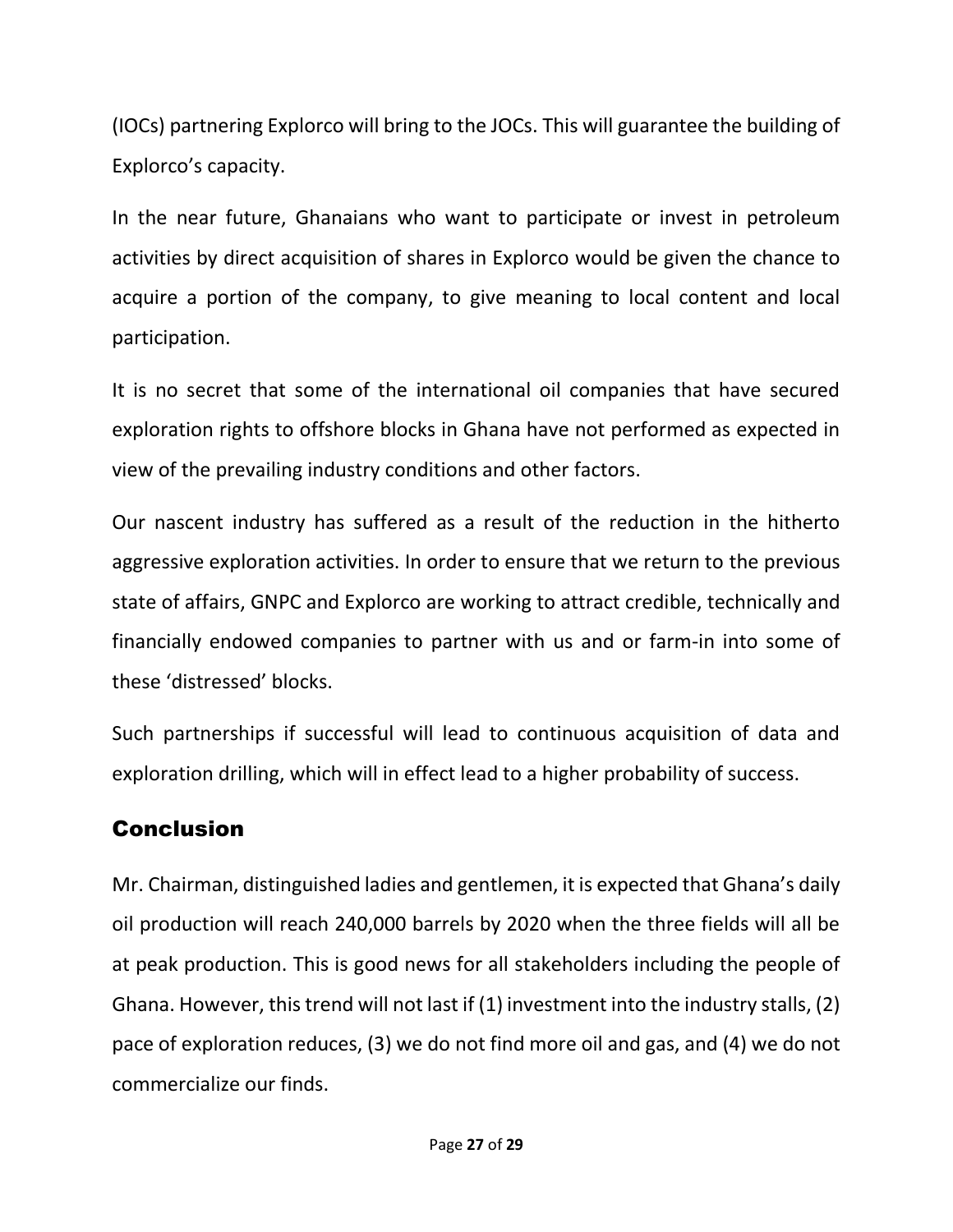Currently about 50% of our sedimentary basin offshore is open with very little activity. The Voltaian basin with a size of about 103,000 sq. km, and currently undergoing some level of exploration, led by GNPC. The basin would also be available for licensing to investors in the next 2 years or so.

Offshore Ghana still host a number of stranded or captured resources which cannot be commercialized on their own. It is important that going forward, all stakeholders come together and find ways through which these resources can be commercialized either together or in clusters (hub system).

Ghana's oil reserves currently stand at 1.27 billion oil equivalent. This is relatively small compared to Nigeria's 40 billion barrels of oil equivalent. With almost 200 million barrels already produced, we must all work together to improve our replacement ratio by finding and developing more resources.

Disputes in the oil industry can be costly and deadly. There is no doubt that the maritime boarder dispute with La Cote D'Ivoire has also effected exploration and production activities offshore Ghana due to the fact that six of our most prospective blocks have all been affected by the dispute with the 'no drilling' order by the ITLOS Court.

It is our expectation that even though oil prices generally continue their downward pressure in response to higher supply against lower demand, when the dispute is resolved in our favor, Ghana will continue to attract serious and well established oil companies who will work with GNPC and Explorco to ensure that we sustain aggressive exploration and development activities in our basins.